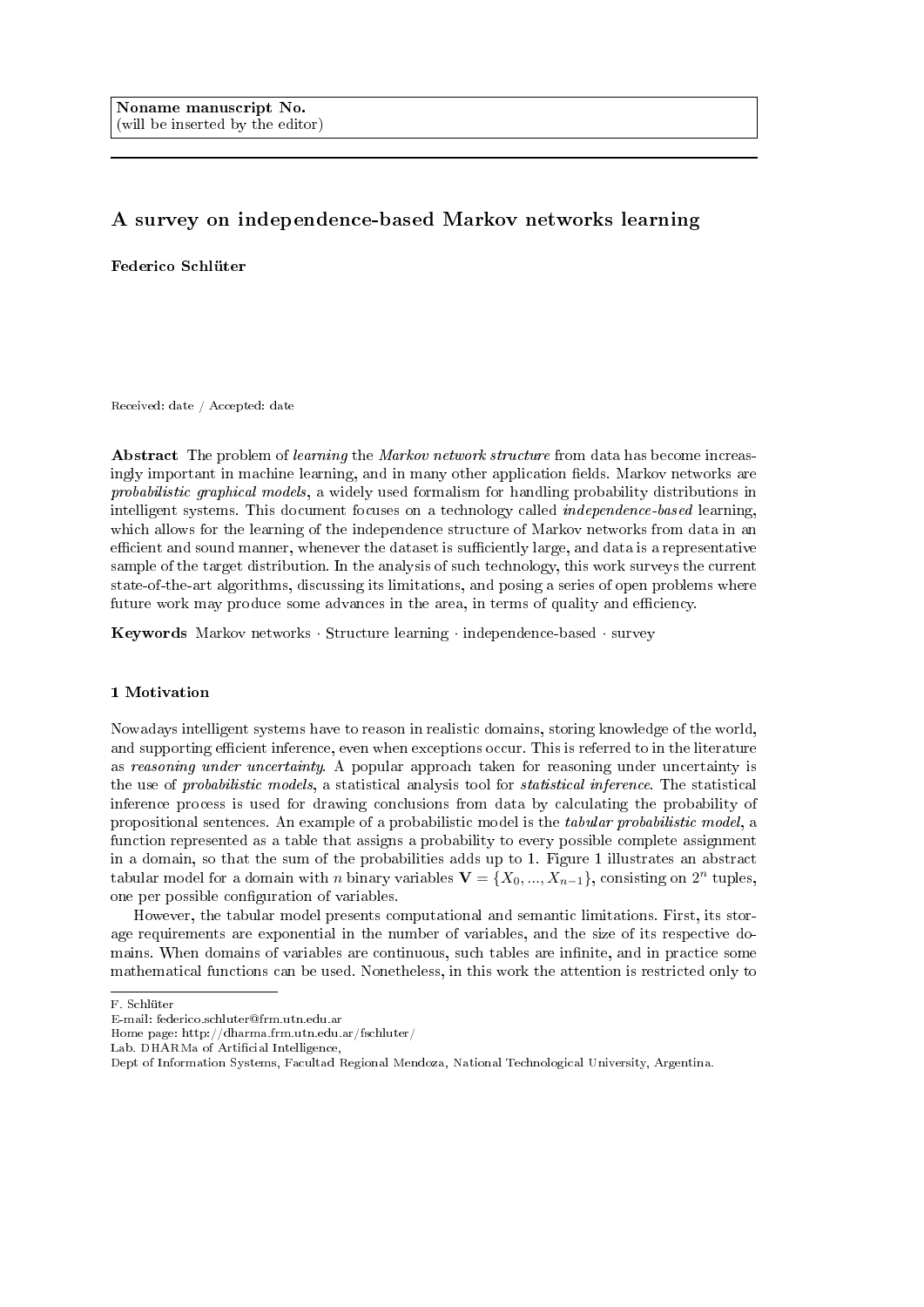|   |   | $\cdots$ | $X_{n-1}$ | $Pr(X_0, , X_{n-1})$ |
|---|---|----------|-----------|----------------------|
|   |   | $\cdots$ |           | 0.121                |
|   |   | $\cdots$ |           | 0.076                |
| ٠ | ٠ | $\cdots$ |           |                      |
| ٠ | ٠ | $\cdots$ | ٠         | ٠                    |
|   | ٠ | $\cdots$ |           |                      |
|   |   | $\cdots$ |           | 0.21                 |
|   |   | $\cdots$ |           | N 19                 |

Fig. 1 An example tabular model over *n* binary random variables, with  $2^n$  numerical parameters.

discrete distributions, so continuous variables may be considered as discrete variables. Second, queries of interest usually do not involve all the variables, and the cost of computing marginal and conditional probabilities would result in exponential summations of variable combinations. Third, such representation has no clear semantics for humans. The common pattern of human knowledge has probabilistic judgments for a small number of propositions. Therefore, conditional independences are a natural way of representing probability distributions. It is common for people to judge a three-place relationship of conditional dependency, i.e.,  $X$  influences  $Y$ , given  $Z$ .

Using independences may reduce the exponential requirements of the tabular model. For example, making the simple assumption that all the *n* variables in Figure 1 are mutually independent allows decomposing the joint probability distribution as

$$
\Pr(X_0, ..., X_{n-1}) = \prod_{i=0}^{n-1} \Pr(X_i).
$$

Such decomposition requires a polynomial number (*n*) of exponentially smaller tables with only two rows. Figure 2 illustrates a model assuming that all the binary variables are mutually independent, consisting only of *n* tables with 2 tuples each.

$$
\begin{array}{|c|cccc|} \hline X_0 & \text{Pr}(X_0) \\ \hline 0 & 0.21 & \\ 1 & 0.79 & \\ \hline \end{array} \hspace{0.25cm} , \hspace{0.25cm} \begin{array}{|c|cccc|} \hline X_1 & \text{Pr}(X_1) \\ \hline 0 & 0.45 & \\ 1 & 0.55 & \\ \hline \end{array} \hspace{0.25cm} ... \hspace{0.25cm} \begin{array}{|c|cccc|} \hline X_{n-1} & \text{Pr}(X_{n-1}) \\ \hline 0 & 0.42 \\ 1 & 0.58 \\ \hline \end{array}
$$

Fig. 2 An example model assuming that all the variables of the domain are mutually independent, with *n* tables of only 2 numerical parameters each.

To address all these problems, namely the exponential storage requirements, the exponential cost of computing marginal and conditional probabilities, and the lack of explicitness of the model, several researchers in the late 80's created *probabilistic graphical models*, or simply, graphical models, a well-established formalism for representing compactly joint probability distributions. They are composed of an independence structure, and a set of numerical parameters. The structure encodes the independences present in the distribution, and then defines a family of probability distributions. The set of numerical parameters denes a unique distribution among this family and quantifies the relationships in the structure. Such representation is explained in more detail in Section 2.

The most important types of graphical models are Bayesian networks and Markov networks Pearl (1988). The well-known Bayesian networks are graphical models for encoding distributions where dependencies are representable by a directed acyclic graph. Markov networks (also known as Markov Random Fields, undirected graphical models, or simply undirected models) encode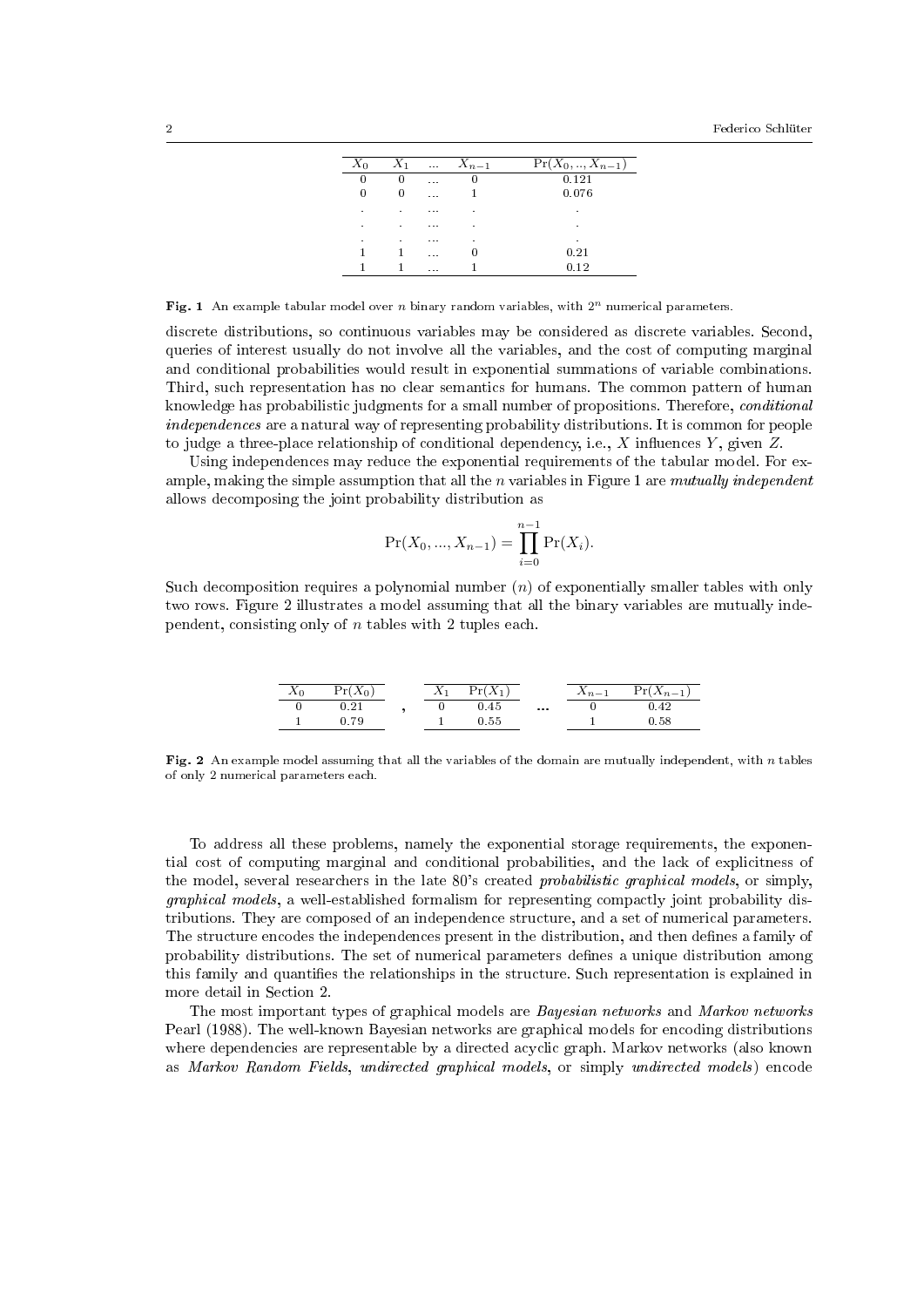distributions where dependencies are representable by an undirected graph. Three of the most influential textbooks on this topic published in the last three decades are Pearl (1988), Lauritzen (1996) and Koller and Friedman (2009).

There have been many applications of graphical models in a wide range of fields during recent years. Some examples are present in the areas of computer vision and image analysis. Besag et al (1991) gives two examples, one in archeology, the other in epidemiology; in Anguelov et al (2005), addressing the problem of segmenting 3D scan data into objects or object classes; or Li (2001), a complete textbook that presents an exposition of Markov Random fields to image restoration and edge detection in the low-level domain, and object matching and recognition in the highlevel domain. More examples are present in the area of spatial data mining and geostatistics, as those presented in the textbook of Cressie (1992), where Markov Random Fields are emphasized for modeling spatial lattice data; or more recently, the work of Shekhar et al (2004) that presents spatial analysis methods and applications for Markov Random Fields in a wide range of fields, including biology, spatial economics, environmental and earth science, ecology, geography, epidemiology, agronomy, forestry and mineral prospection. There are also examples for disease diagnosis, such as Schmidt et al (2008) that presents a Markov Random Fields based method for detecting coronary heart disease processing ultrasound images of echocardiograms. Also in the area of computational biology, Friedman et al (2000) proposes the use of Bayesian networks for discovering interactions among genes. More applications of graphical models are present for evolutive optimization searching, as Larrañaga and Lozano (2002) that describes the use of Bayesian networks for modeling the probability distribution of individuals with high fitness in evolutive algorithms, or more recently, Alden (2007) and Shakya and Santana (2008) proposing Markov networks for the same purpose. Further examples are shown for Information Retrieval by Metzler and Croft (2005) and Cai et al (2007), to model term dependencies using Markov Random Fields; and for malware propagation, Karyotis (2010) analyzes the spatial and contextual dependencies of malware propagation, also using Markov Random Fields. There are many other interesting examples that could be included in this list. Table 1 summarizes all these examples in order to help the readers to choose which method can be a better solution for a certain application.

The framework provided by probabilistic graphical models supports three critical capabilities of intelligent systems, as highlighted in the textbook of Koller and Friedman (2009):

- $R$ epresentation: a compact and declarative model of the knowledge based on graphs. On the one hand, such models are compact, providing a representation of conditional independences present in a probability distribution which is efficient and computationally tractable. The compact representation of graphical models is achieved by exploiting a principle property present in many distributions: variables tend to interact directly with very few others. On the other hand, since the models are graphical, they are declarative, and a human expert can understand and evaluate their semantics and properties.
- $-I$ nference: given a graphical model, the most fundamental and yet highly non-trivial task is to compute marginal distributions of one or a few variables. This task is usually called inference. Through marginalization it is possible to compute conditionals and posteriors, and to make predictions. Inference is also a sub-routine of learning tasks, and is therefore the most elementary sub-routine of graphical models. However, as proven by Cooper (1990), exact inference is NP-hard in general. There are several methods for working directly with the structure of graphical models, that are in practice orders of magnitude faster than manipulating explicitly the joint probability distribution. The textbook of Koller and Friedman (2009) provides an extensive discussion on this topic, and describes the most popular methods used, such as variable elimination, Monte Carlo methods, and loopy belief propagation. Other recent works are tree-reweighted message-passing of Wainwright et al (2003), Power EP of Minka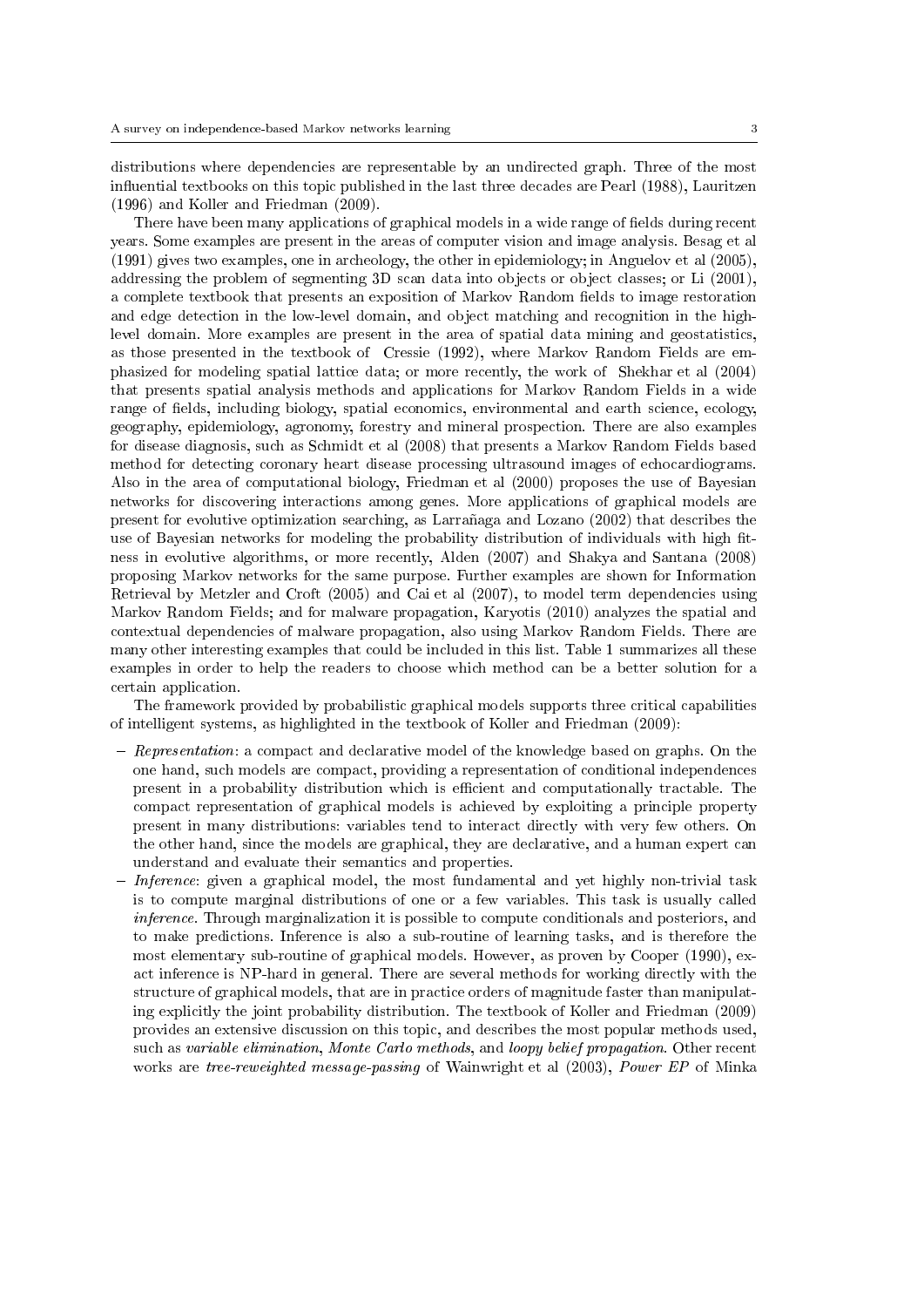Table 1 Some example Probabilistic Graphical Models applications.

| Application                                                                                                                                                                                                       | Reference                                           |
|-------------------------------------------------------------------------------------------------------------------------------------------------------------------------------------------------------------------|-----------------------------------------------------|
| - Computer vision, and image analysis, with examples in archeology and epidemiology                                                                                                                               | Besag et al (1991)                                  |
| Segmentition of 3D scan data into objects<br>-                                                                                                                                                                    | Anguelov et al (2005)                               |
| - Markov Random Fields for image restoration, edge detection and object matching                                                                                                                                  | Li(2001)                                            |
| - Markov Random Fields for spatial data minging and geostatistics                                                                                                                                                 | $C$ ressie (1992)                                   |
| - Markov Random Fields for spatial spatial analysis methods in biology, spatial eco-<br>nomics, environmental and earth science, ecology, geography, epidemiology, agronomy,<br>forestry and mineral prospection. | Shekhar et al (2004)                                |
| - Markov Random Fields method for detecting coronary heart disease.                                                                                                                                               | Schmidt et al (2008)                                |
| - Computational biology. Learning of Bayesian networks<br>for discovering interactions among genes.                                                                                                               | Friedman et al (2000)                               |
| - Bayesian networks for evolutive optimization search.                                                                                                                                                            | Larrañaga and Lozano<br>(2002)                      |
| - Markov networks for evolutive optimization search.                                                                                                                                                              | Alden<br>$(2007)$ ;<br>Shakya and Santana<br>(2008) |
| - Information Retrieval. Markov Random Fields for modeling terms dependency.                                                                                                                                      | Metzler and Croft<br>$(2005)$ ; Cai et al $(2007)$  |
| - Malware propagation. Markov Random Fields for modeling spatial and contextual<br>dependencies.                                                                                                                  | Karyotis (2010)                                     |

(2004), generalized belief propagation of Yedidia et al (2004), and Variational message-passing of Winn and Bishop (2005). A free and open source library, providing implementations of various exact and approximate inference methods for graphical models, was published recently by Mooij (2010).

 $\overline{L}$  *Learning*: constructing graphical models can be done either by a human expert or by learning it automatically from data. There are many algorithms that model the probability distribution of historical data, returning a graphical model as the solution. They are really useful, since experts knowledge is not always enough to design a proper model. Therefore, some authors consider these algorithms a tool for knowledge discovery. Moreover, when constructing models for a specific problem, it is possible to use the data-driven approach, using some part of the model provided by an expert and filling the details automatically, by fitting the model to data. The large number of success stories claimed using this approach in recent years has resulted in some authors, such as Koller and Friedman, claiming that models produced by this process are usually much better than those purely hand constructed.

In this work, the specific problem of learning the independence structure of Markov networks is reviewed. This is an interesting problem that has resulted in important contributions to this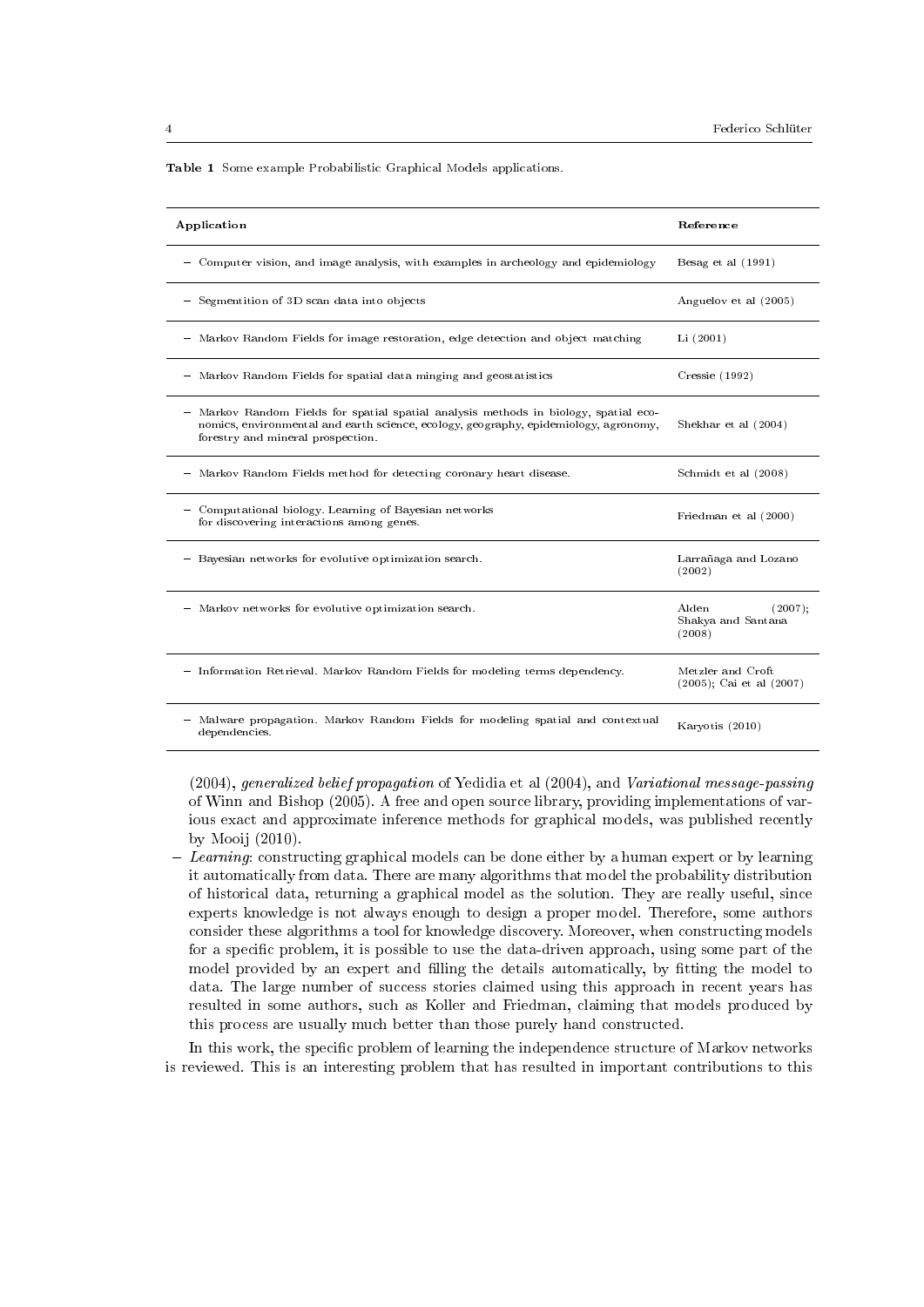domain in recent years, although many of its core challenges remain unresolved and are under intense deliberation. This work focuses on a technology called independence-based learning, which allows one to infer the independence structure of Markov networks from data in an efficient and sound manner, whenever data is sufficient and a representative sample of the target distribution. An analysis of the current state-of-the-art algorithms for learning Markov networks structure using such technology is presented, discussing its current limitations, and its potential for improving the quality and the efficiency of current approaches.

The rest of the document is structured as follows: Section 2 presents an overview of Markov networks representation. Section 3 discusses the problem of learning Markov networks from data. Section 4 provides a review of current independence-based Markov network structure learning algorithms. Finally, Section 5 analyzes the surveyed independence-based algorithms and discusses their relative advantage as well as disadvantages, concluding with a series of open problems that remain in the domain of independence-based structure learning for Markov networks.

#### 2 Markov networks representation

This section provides an overview of the representation of a specific type of graphical models: Markov networks. Graphical models in general consist of a qualitative and a quantitative component for representing a probability distribution *P*. Such distribution is given over a domain of *n* variables, denoted  $\mathbf{V} = \{X_0, ..., X_{n-1}\}\.$  The qualitative component is the *independence structure G* (also known as the network, or the graph) of the model, that represents conditional independences among the domain variables, and then denes a family of probability distributions. The quantitative component is a set of numerical parameters  $\theta$ , that defines a unique distribution among this family and quantifies the relationships in the structure.

#### 2.1 The independence structure

The independence structure is a compact representation of *conditional independences* present in the underlying distribution *P*. Two variables *X* and *Y* are independent conditioned in a set of variables  $\mathbf Z$  when knowing the value of  $Y$  tells me nothing new about  $X$ , if I already know the values of variables in **Z**. In this work, conditional independence is denoted as (**X***⊥⊥***Y***|***Z**), and (**X** *6⊥⊥***Y***|***Z**) denotes conditional dependence.

The structure *G* of a Markov network is an undirected graph with *n* nodes, each one representing a random variable in the domain. The edges in the graph encode conditional independences among the variables. Figure 3 shows two examples of undirected structures, both representing domains with  $n = 12$ , and variables  $\mathbf{V} = \{X_0, \ldots, X_{11}\}$ . The first example in Figure 3 (a) is an irregular graph with different grade of connectivity for distinct nodes. The second in Figure 3 (b) is a regular lattice where variables belong to a domain in a spatial problem, as typically used for representing 2D images, or for two dimensional Ising spin glasses models (mathematical models of ferromagnetism in statistical mechanics).

The independence structure is a map of the independences in the underlying distribution, and such independences can be read from the graph through vertex separation, considering that each variable is conditionally independent of all its non-neighbor variables in the graph, given the set of its neighbor variables. This is called the Local Markov property. For example, in Figure 3 (a) variables  $X_0$  and  $X_3$  are conditionally independent, given the set of variables  $\{X_1, X_2\}$ . In the toroidal lattice of Figure 3 (b),  $X_5$  is conditionally independent of all the non-adjacent variables, given its neighbor variables  $\{X_1, X_4, X_6, X_9\}$ .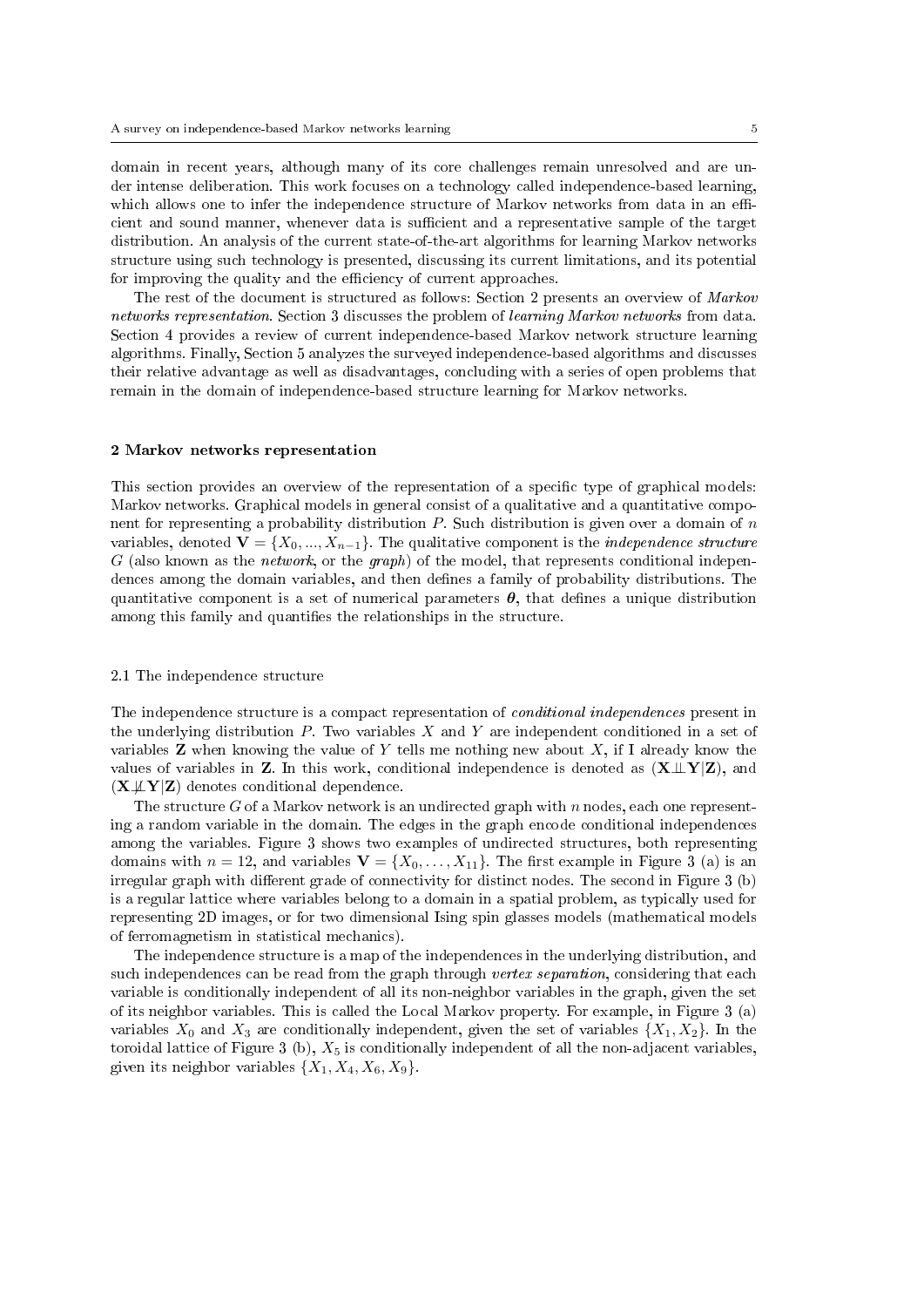

Fig. 3 Two examples of undirected independence structure: (a) an irregular graph with different grade of connectivity for distinct nodes, and (b) a regular lattice where variables belong to a domain in a spatial problem.

#### 2.1.1 Correctness of the structure

For correctly representing a probability distribution *P* by a Markov network, *G* must be a map of the independences present in *P*. As proved in Pearl (1988), a graph *G* is called an independencemap (or I-map, for short) of a distribution *P* when all the independences encoded in the graph exist in the underlying distribution *P*.

## Definition 1 I-map Pearl  $(1988)[p.92]$ .

A graph *G* is an I-map of a distribution *P* if for all disjoint subsets of variables **X**, **Y** and **Z**, the following is satisfied:

$$
(\mathbf{X} \perp \!\!\!\perp \mathbf{Y}|\mathbf{Z})_G \Rightarrow \langle \mathbf{X}, \mathbf{Y}, \mathbf{Z} \rangle_P,\tag{1}
$$

where  $({\bf X} \bot \!\!\bot {\bf Y}|{\bf Z})_G$  are the independences encoded by  $G$ , and  $\langle {\bf X},{\bf Y},{\bf Z}\rangle_P$  are the independences existent in the underlying distribution *P*.

Similarly, *G* is a dependency-map (D-map) when

$$
(\mathbf{X} \perp \!\!\!\perp \mathbf{Y}|\mathbf{Z})_G \Leftarrow \langle \mathbf{X}, \mathbf{Y}, \mathbf{Z} \rangle_P. \tag{2}
$$

Using a graph *G* that is an I-map guarantees that nodes found to be separated correspond to independent variables, but does not guarantee that all those showed to be connected are dependent. Conversely, when *G* is a D-map it is guaranteed that the nodes connected in *G* are dependent in the distribution *P*. Fully-connected graphs are trivial I-maps, and empty graphs are trivial D-maps. A distribution *P* is said to be a perfect-map of *P* if it is both an I-map and a D-map.

An axiomatic characterization of the family of relations that are isomorphic to vertex separation in graphs is given by the concept of graph-isomorphism. Basically, a distribution *P* is a graph-isomorph when its independences among variables can be encoded by an undirected graph.

Definition 2 Graph-isomorphism Pearl (1988)[p.93].

A distribution is said to be a graph-isomorph if there exists an undirected graph *G* that is a **perfect-map** of  $P$ , i.e., for every three disjoint subsets  $X$ ,  $Y$  and  $Z$ , we have

$$
(\mathbf{X} \perp \mathbf{Y} | \mathbf{Z})_G \Longleftrightarrow \langle \mathbf{X}, \mathbf{Y}, \mathbf{Z} \rangle_P. \tag{3}
$$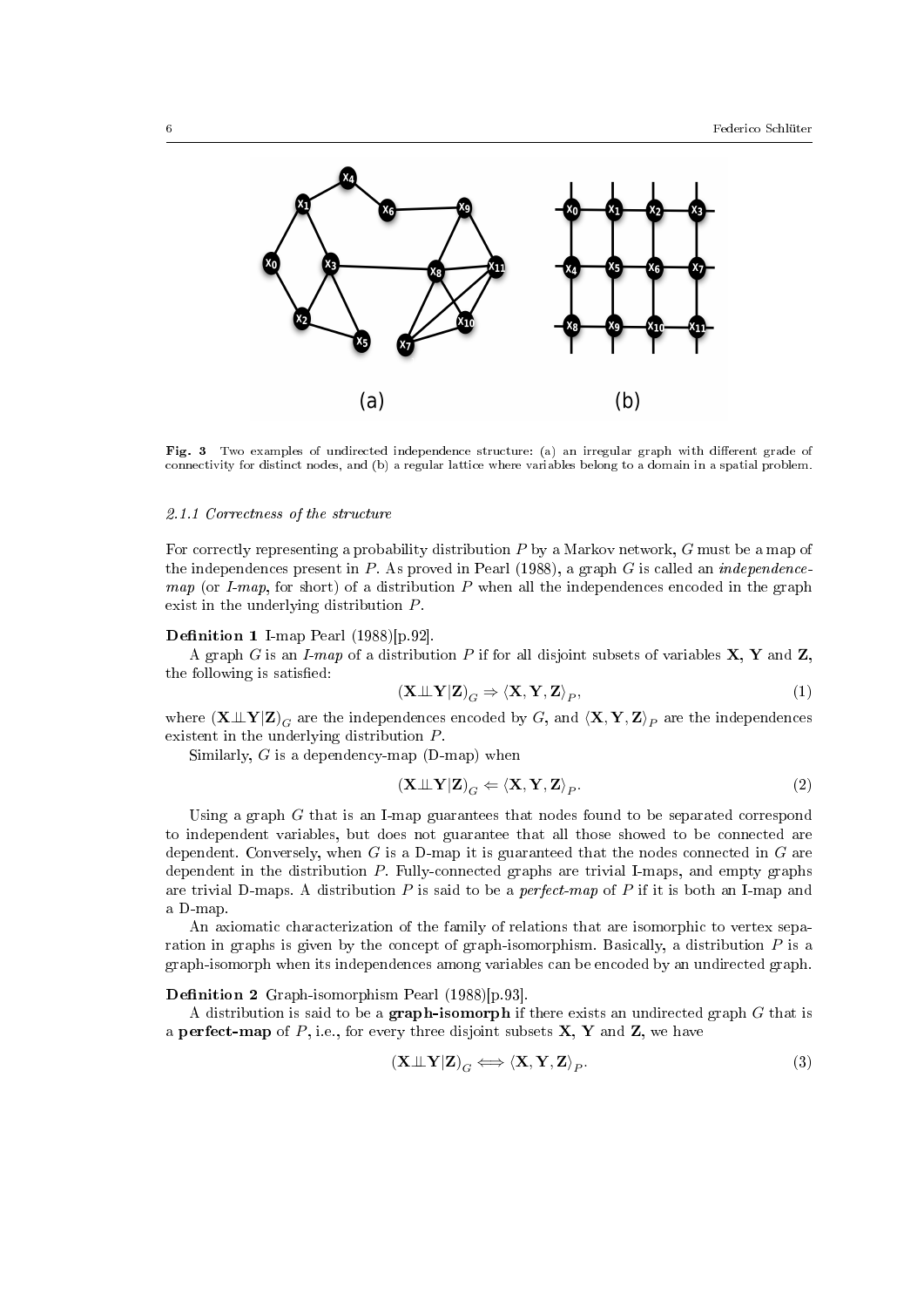A necessary and sufficient condition for a distribution  $P$  to be a graph-isomorph is that  $\langle \mathbf{X}, \mathbf{Y}, \mathbf{Z} \rangle_P$  satisfies the following axioms of independences, introduced by Pearl and Paz (1985). There is another set of axioms for learning Bayesian networks, but it is omitted here.

| Symmetry     | $(X \perp \!\!\!\perp Y   Z) \Leftrightarrow (Y \perp \!\!\!\perp X   Z)$                                                                                                                                                                          |     |
|--------------|----------------------------------------------------------------------------------------------------------------------------------------------------------------------------------------------------------------------------------------------------|-----|
|              | Decomposition $(X \perp\!\!\!\perp Y \cup W Z) \Rightarrow (X \perp\!\!\!\perp Y Z) \& (X \perp\!\!\!\perp W Z)$                                                                                                                                   |     |
|              | Transitivity $(X \perp \!\!\!\perp Y   Z) \Rightarrow (X \perp \!\!\!\perp \lambda   Z)$ or $(\lambda \perp \!\!\!\perp Y   Z)$                                                                                                                    | (4) |
|              | Strong union $(X \perp \!\!\!\perp Y   Z) \Rightarrow (X \perp \!\!\!\perp Y   Z \cup W)$                                                                                                                                                          |     |
| Intersection | $(\mathbf{X} \perp \!\!\!\perp \mathbf{Y} \vert \mathbf{Z} \cup \mathbf{W}) \& (\mathbf{X} \perp \!\!\!\perp \mathbf{W} \vert \mathbf{Z} \cup \mathbf{Y}) \Rightarrow (\mathbf{X} \perp \!\!\!\perp \mathbf{Y} \cup \mathbf{W} \vert \mathbf{Z}),$ |     |

where **X**, **Y**, **Z** and **W** are all disjoint subsets of the set of all the variables in the domain **V**, and  $\lambda$  stands for a single variable, not in  $\mathbf{X} \cup \mathbf{Y} \cup \mathbf{Z} \cup \mathbf{W}$ . The intersection axiom is valid only for strictly positive probability distributions. This list of axioms represents the relationships that hold among the independences encoded by the graph.

In summary, when the distribution *P* is a graph-isomorph, there exists a graph *G* that is a perfect-map for *P*. For representing a distribution *P*, any graph *G* which is an I-map of *P* may be used. However, the more independences of the underlying distribution encoded in the graph, the better the model is in complexity and accuracy when used for inference. Assuming graphisomorphism is an important decision, since not all the existent distributions may be represented by an undirected graph. For example, there are distributions that may be represented by an acyclic directed graph, and in this case, Bayesian networks are the correct model to use. There are also other distributions that cannot be encoded by a graph.

#### 2.1.2 The Markov blanket concept

This section describes the concept of Markov blanket, a central theoretical concept in the representation of distributions, introduced by Pearl (1988). The Markov blanket of a variable is the only knowledge needed to predict the behavior of that variable. Hence, this concept holds relevance for a wide variety of applications where local relationships to some variables are signicant.

## Definition 3 The Markov blanket concept.

The Markov blanket of a variable X is a minimal set, denoted here  $MB^X$ , conditioned on which all other nodes in the domain of variables  $\bf{V}$  are independent of  $X$ , that is,

$$
\forall Y \in \mathbf{V} - \{\mathbf{MB}^X\}, \ (X \perp\!\!\!\perp Y | \mathbf{MB}^X). \tag{5}
$$

That is, the Markov blanket of a variable is the smallest set of variables that shields it from the probabilistic influence of the variables not in the blanket. From a graphical view point, the Markov blanket of a variable *X* is identical to its neighbors in the graph.

In the textbook of Pearl (1988), it is proved formally that, for strictly positive distributions, the independence structure can be constructed by piecing together the Markov blanket of all the variables of the domain, connecting with an edge every two variables *X* and *Y* , such that *X* belongs to the Markov blanket of *Y*. There is also a proof stating that every variable  $X \in V$ in a distribution that is a graph isomorph, and therefore satisfies the Pearl's axioms, has a unique Markov blanket. As only strictly positive distributions satisfy the Intersection axiom, this mechanism for constructing the structure only holds for positive distributions.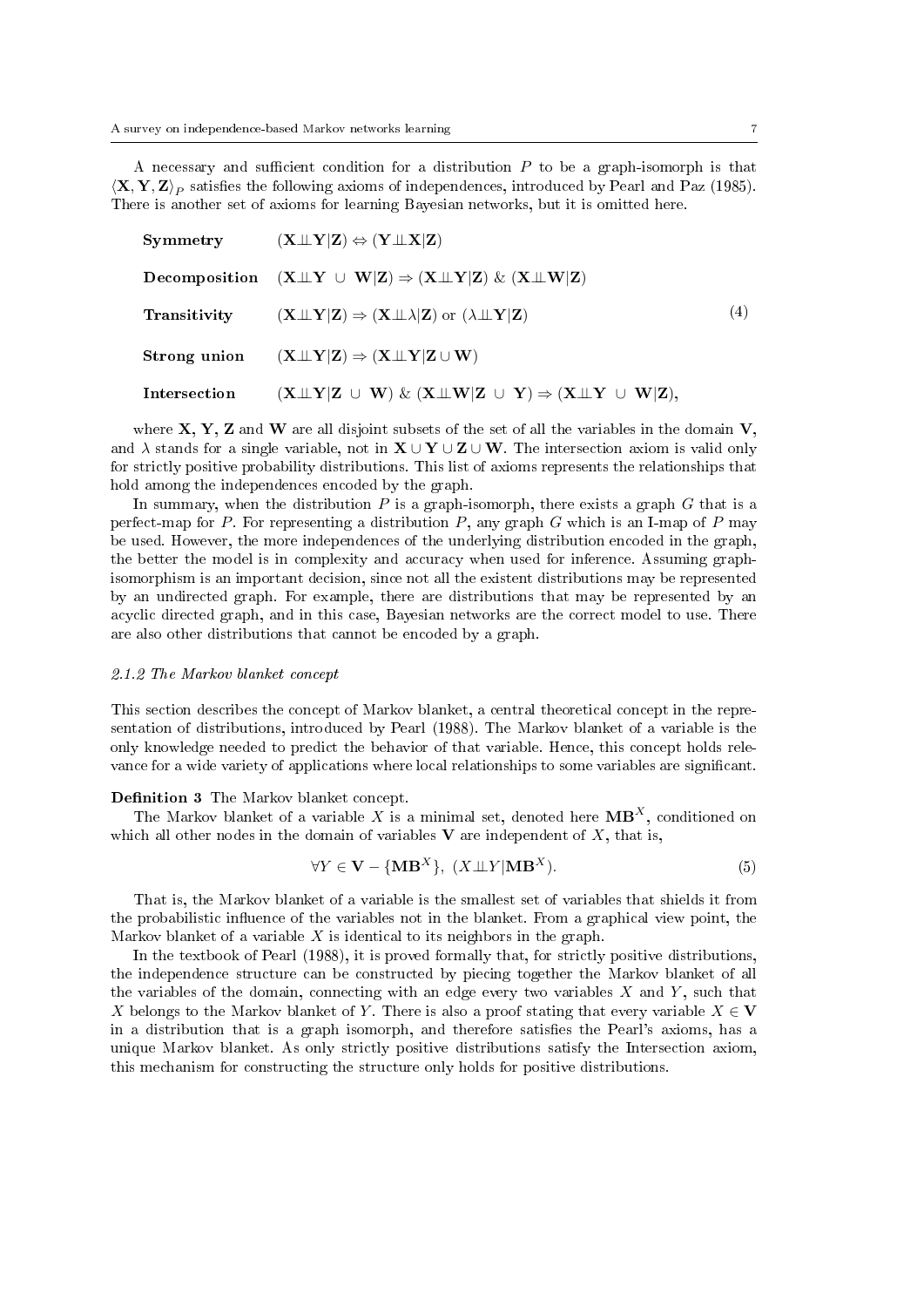#### 2.2 Parameterization

This section explains how to quantify the relationships encoded in *G*. Although this work only addresses the problem of structure learning, the quantitative aspects of Markov networks are briefly explained for better clarifying our work. Below is described a factorization method for constructing the Gibbs distribution for an arbitrary undirected graph *G*, provided in Pearl (1988):

- Identification of the maximal subgraphs whose nodes are all adjacent to each other, called the maximal cliques of *G*. For example, the graph in Figure 3 (a) shows a maximal clique of size 4 among the nodes corresponding to variables *{*7*,* 8*,* 10*,* 11*}*, two maximal cliques of size 3 among nodes *{*2*,* 3*,* 5*}* and *{*8*,* 9*,* 11*}*, and the rest of edges are maximal cliques of size 2. In Figure 3 (b) the size of all the cliques is 2.
- For each clique **c** *∈ C* in the set of all the cliques in the graph, assign a non-negative potential function  $q_c(\mathbf{X_c})$  (where  $\mathbf{X_c}$  is the set of variables that belong to the clique **c**) measuring the relative degree of compatibility associated with each possible configuration of  $\mathbf{X}_c$ . Usually each potential function is represented by a table with a numerical parameter assigned to each possible complete assignment of the variables that compose the clique, like the tabular model showed in Figure 1, but including only the variables that compose the clique **c**. A difference with the tabular model is that here the parameter values are not normalized.
- $\overline{a}$  Form the product  $\prod g_{\mathbf{c}}(\mathbf{X}_{\mathbf{c}})$  of the potential functions over all the cliques.
- **c***∈C* Construct the Gibbs distribution by normalizing the product over all possible value combinations of the variables in the system

$$
P(X_0,..,X_{n-1}) = \frac{1}{Z} \prod_{\mathbf{c} \in \mathcal{C}} g_{\mathbf{c}}(\mathbf{X}_{\mathbf{c}}),\tag{6}
$$

where Z is the *partition function*, or *normalization constant*, computed as

$$
Z = \sum_{X_0, \dots, X_{n-1}} \prod_{\mathbf{c} \in C} g_{\mathbf{c}}(\mathbf{X}_{\mathbf{c}}).
$$
 (7)

Using the Hammersley-Clifford theorem it is possible to prove that the general form of the Gibbs distribution of Equation (6) embodies all the conditional independences encoded in the graph *G*. Such form of the Gibbs distribution presents some difficulties. First, it is difficult to discern the meaning of the potential functions. Second, the computational cost of calculating the partition function *Z* is exponential, as it requires an exponential sum over all possible assignments of the complete set of variables.

## 3 The Markov networks learning problem

This section discusses the difficulties that arise in the task of learning Markov networks from historical information. This task is only possible whenever the size of the input dataset *D* is sufficient, and the data is a representative sample of the underlying distribution P. When these conditions are satised, it is possible that some algorithms learn a model for representing *P* by exploring and analyzing *D*. The input dataset *D* contains historical information commonly structured in the *tabular format*, a standard format in machine learning. This is a file that contains a table with a column per random variable in *P*, and the rows are the datapoints, each one being a complete assignment for all the variables. For example, a datapoint for a domain with *n* = 4 random binary variables  $V = \{X_0, X_1, X_2, X_3\}$  may be  $(X_0 = 0, X_1 = 1, X_2 = 1, X_3 = 0)$ .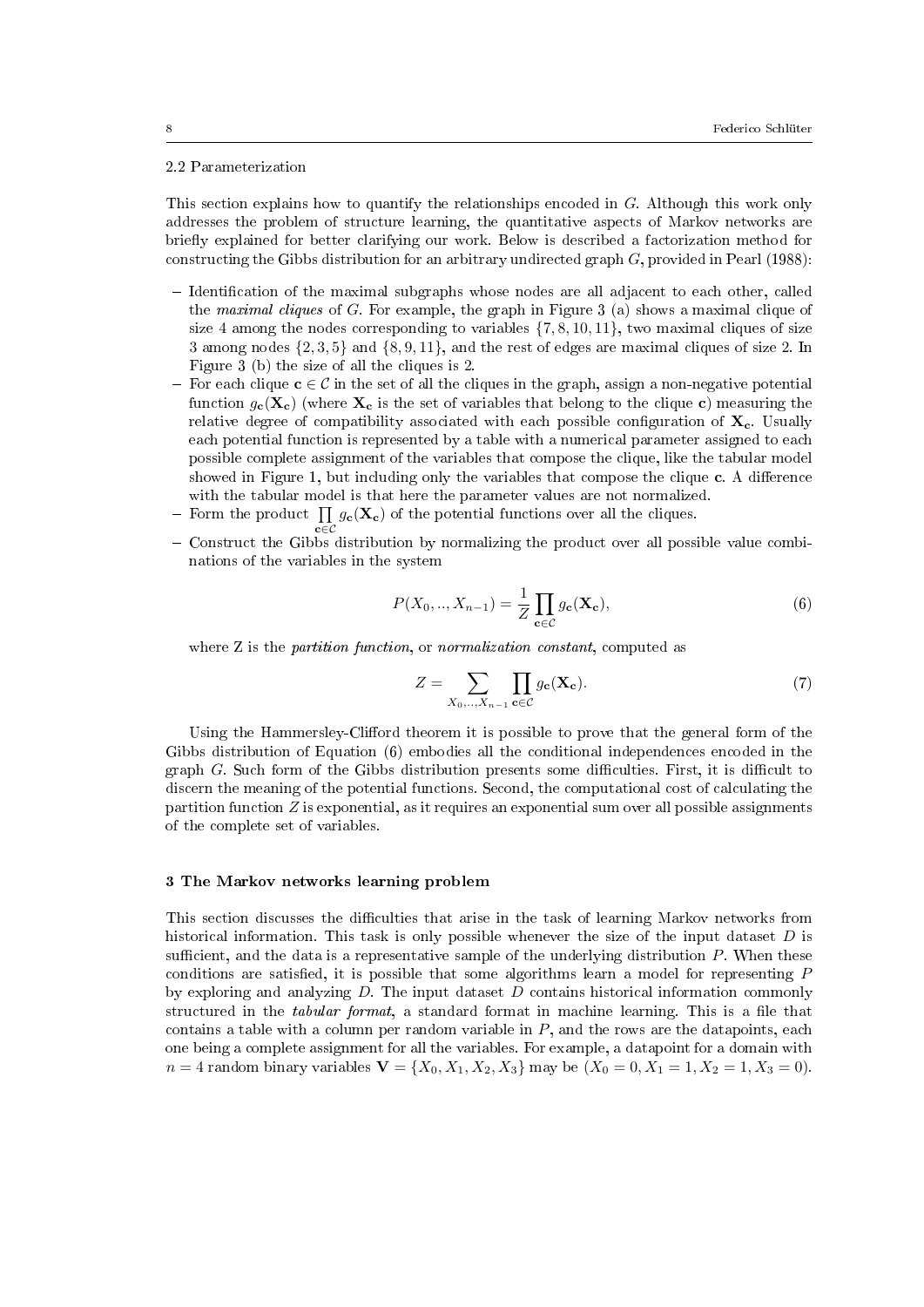The algorithms discussed in this work ignore the problem of missing values, which is solved by known, yet computationally challenging, statistical techniques.

Learning a Markov network from data is a problem that consists in learning both the structure *G* and the parameters *θ*. Of course, the best possible structure learned is a perfect-map, that is, a model that contains a structure encoding all the dependences and the independences present in *P*. However, every model containing a structure which is an I-map of *P* is a good solution. The closer to a perfect-map, the better is the structure learned, and the better is the resulting Markov network for representing *P*. When learning a model for large domains, a desirable property of the model is the sparsity, since densely connected models require too many parameters, and make exact and even approximate inferences computationally intractable.

#### 3.1 Goals of Markov networks learning

For evaluating the merits of a model learning method, it is important to consider the goal of learning. Clearly, learning the complete model (structure plus parameters) is the ideal method, but due to computational, spatial or sampling limitations, it may not be possible in practice. For that reason, other less ambitious goals are often considered in practice, such as the three main goals of learning discussed by Koller and Friedman (2009):

- Density estimation: A common reason for learning a Markov network is to use it for some inference task. When formulating the goal of learning as one of density estimation, the goal is to construct a model  $M$  so that the defined distribution is "close" to the underlying distribution *P*. A common metric for evaluating the quality of such approximation is the use of the likelihood of the data  $Pr(D \mid M)$ . However, this goal assumes that the overall distribution *P* is needed.
- Specific prediction tasks: The goal is predicting the distribution of a particular set of variables **Y**, given certain set of variables **X**. When the model is used only to perform a particular task, if the model is never evaluated on predictions of the variables **X**, it is better to optimize the learning task for improving the quality of its answers to **Y**. This has been the goal of a large fraction of the work in machine learning. For example, consider the problem of documents classication for a given set of relevant words of a document, and a variable that labels the topic of the document. Another well-known example is the task of image segmentation, where the goal of the task is the prediction of class labels for all the pixels in the image, given the image features.
- Knowledge discovery: The goal of knowledge discovery is to learn the correct structure of the underlying distribution. There are some cases when the learned structure can reveal some important unknown properties of the domain. It is a very different motivation for learning the distribution. An examination of the learned structure can show dependences among variables as positive or negative correlations. In a knowledge discovery application, it is far more critical to assess the confidence in a prediction, taking into account the extent to which it can be identified given the available data, and the number of hypotheses that would cause similar observed behavior. For example, in a medical diagnosis domain, we may want to learn the structure of the model to discover which predisposing factors lead to certain diseases, and which symptoms are associated with different diseases.

## 3.2 Parameters estimation

Markov network parameters estimation is usually used to choose the value of the parameters by fitting the model to data, because tuning parameters manually is often difficult, and learned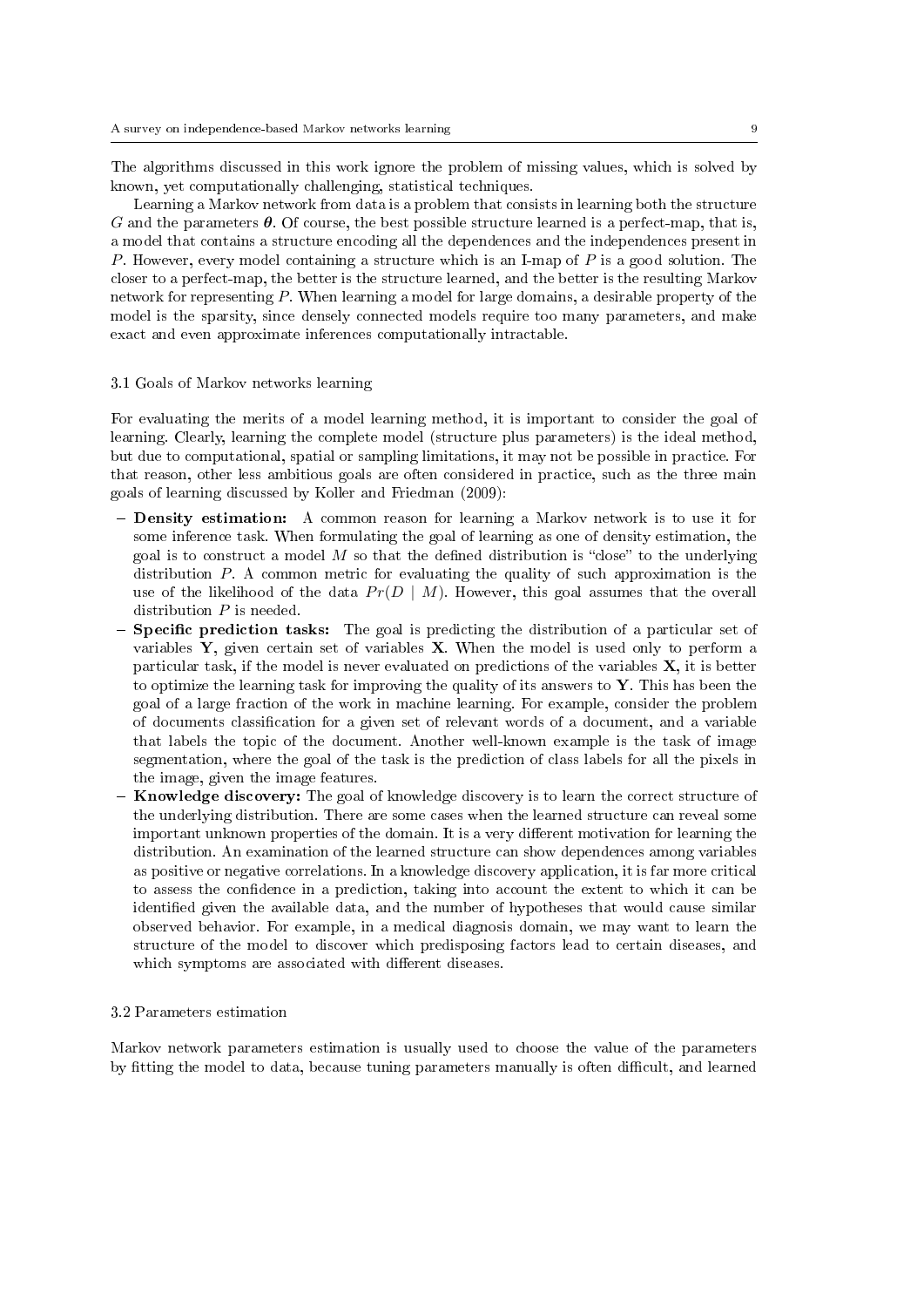models often exhibit better performance. This task has shown to be an NP-hard problem by Barahona (1982).

For estimating the parameters, the most common method proposed is maximum-likelihood estimation, potentially using some regularization as an additional parameter prior. Unfortunately, evaluating the likelihood of a complete model requires, for every set of parameters proposed during the maximum-likelihood estimation process, the computation of the partition function *Z*, which is used for normalizing the product over all possible value combinations of the variables of the domain, as showed in Equation (7). Although it is not possible to optimize the maximumlikelihood in a closed form, it is guaranteed that the global optimum can be found, because it is a concave function. As a result, some approximations and heuristics in the literature are introduced in Minka (2001); Vishwanathan et al (2006), for reducing the cost of parameters estimation, using iterative methods such as simple gradient ascent, or other sophisticated optimization algorithms. Unfortunately, this problem remains intractable in practice, because the use of the partition function couples all the parameters across the network, requiring several inference steps on the network (iterative methods with interleaved inference).

For reducing the cost of parameters estimation, other solutions have been proposed. Pseudolikelihood by Besag (1977), and Score Matching by Hyvärinen and Dayan (2005) are some tractable approximate alternatives. The loopy belief propagation method proposed in Pearl (1988) and later in Yedidia et al (2005), and some variants introduced in Wainwright and Jordan (2008), uses an approximate inference technique for approximating the gradient of the maximum likelihood function. Another solution for outperforming the robstness of loopy belief propagation is provided in Ganapathi et al (2008).

For avoiding overfitting, many of these scoring methods commonly need the use of a regularization term adding an extra hyper-parameter, whose best value has to be found empirically. For example, it can be found by running the training stage for several values of the hyper-parameter, potentially using cross-validation.

#### 3.3 Structure learning approaches

The two broad approaches for learning the structure of Markov networks from data are *score*based and independence-based approaches. The former is intractable in practice, and the latter is efficient but presents quality problems. Both approaches have been motivated by distinct learning goals (those described in Section 3.1). Generally, score-based approaches may be better suited for the density estimation goal, that is, tasks where inferences or predictions are required. As explained below in Section 3.3.1, score-based methods learn the complete Markov network (structure and parameters). There is an overwhelmingly use of Markov networks for such settings, including image segmentation and others, where there exists a particular inference task in mind. Instead, independence-based methods are better suited for the remaining goals, that is, for specific prediction tasks, and knowledge discovery. On one hand, independence-based algorithms are commonly used for tasks such as feature selection for classication, since it is possible to perform local discovery for a particular set of variables of interest (more details in Section 3.3.2). On the other hand, independence-based algorithms are suited for knowledge discovery tasks, that is, tasks where understanding the interactions among variables in a domain carries the greatest importance, or where the structure is viewed purely as a predictive tool, for example, econometrics, psychology, or sociology.

Since this work focuses on the independence-based approach to Markov networks structure learning methods, Sections 4 and 5 only discuss in detail the state-of-the-art independence-based algorithms.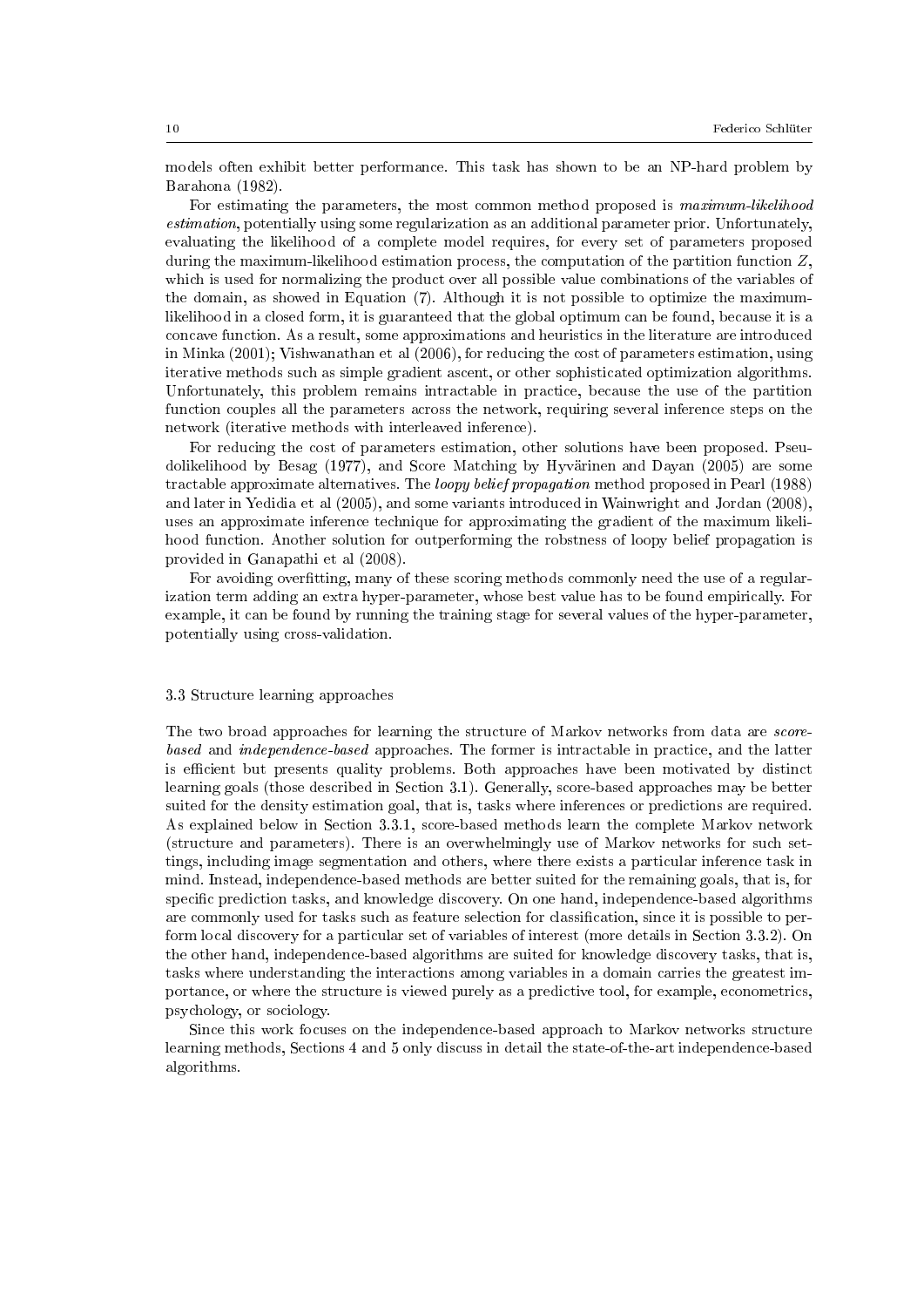#### 3.3.1 Score-based approach

Score-based algorithms were proposed for learning the structure of Bayesian networks, in the works of Lam and Bacchus (1994) and Heckerman et al (1995), and later proposed for learning the structure of Markov networks, in the works of Della Pietra et al (1997) and McCallum (2003). Such algorithms approach the problem as an optimization over the space of complete models, looking for the one with maximum *score*. The goal of score-based algorithms is to find the model that maximizes its score. Traditional score-based algorithms perform a global search to learn a set of potential functions that accurately captures high-probability regions of the instance space of complete models.

The standard approach for learning the structure of Markov networks with a score-based approach is the Della Pietra et al. algorithm. This algorithm learns the structure by inducing a set of potential functions from data. Its strategy is based on a top-down search, that is, a generalto-specific search. This algorithm starts with a set of atomic potentials (that is, exclusively the variables of the domain). Then, it creates a set of candidate potentials in two ways. First, each potential currently in the model is conjoined (i.e., associated) with every other potential in the model. Second, each potential in the model is composed with each atomic potential. Then, for efficiency reasons, the parameters are learned for each candidate potential, assuming that the parameters of all other potentials remain unchanged. When setting the parameters, it uses the Gibbs sampling for inference. Then, for each candidate potential, the algorithm evaluates how much adding such potential would increase the log-likelihood, which is the score used by this algorithm. The potential that maximizes this measure is added. When no one candidate potential improves the score of the model, the procedure ends. Another algorithm using the same approach is proposed in McCallum (2003). It is a similar algorithm to the one proposed by Della Pietra, but performing an efficient heuristic search over the space of candidate structures, for automatically inducing potentials that most improve the conditional log-likelihood. However, as reported by Davis and Domingos (2010), such general-to-specific search methods are inefficient, because they test many potential variations with no support in the data, and because they are highly prone to local optima.

Recently, other alternative approaches have been considered. The approach of Lee et al (2006), Höfling and Tibshirani (2009), and Ravikumar et al (2010) propose to couple parameters learning and potentials induction into one step, by using *L*1-regularization, which forces most numerical parameters to be zero. They approach the problem as an optimization problem, providing a large initial potential set, with all the possible potentials of interest. Then, after learning, model selection occurs by selecting those potentials with non-zero parameters. For efficiency reasons, the approaches of Höing and Tibshirani, and Ravikumar et al., only construct pairwise networks (networks involving only cliques of size two or one for factorization). Instead, the algorithm of Lee et al., can learn arbitrarily long potentials. In practice, however, it has been evaluated only for inducing potentials of length two (that is, for learning pairwise networks).

A recent alternative approach was proposed by Davis and Domingos (2010), called the Bottomup Learning of Markov Networks (BLM) algorithm. BLM starts with each complete training example as a long potential in the Markov network. Then, the algorithm iterates through the potential set, generalizing each potential to match its k-nearest previously unmatched examples by dropping variables. When the new generalized potential improves the score of the model, it is incorporated to the model. The loop ends when no generalization can improve the score.

However, all these approaches are often slow for two reasons. First, the size of the search space of structures is intractable in the number of variables. Second, for evaluating the score at each step, it is necessary to compute the score, requiring the estimation of the numerical parameters (an NP-hard task, as explained in Section 3.2).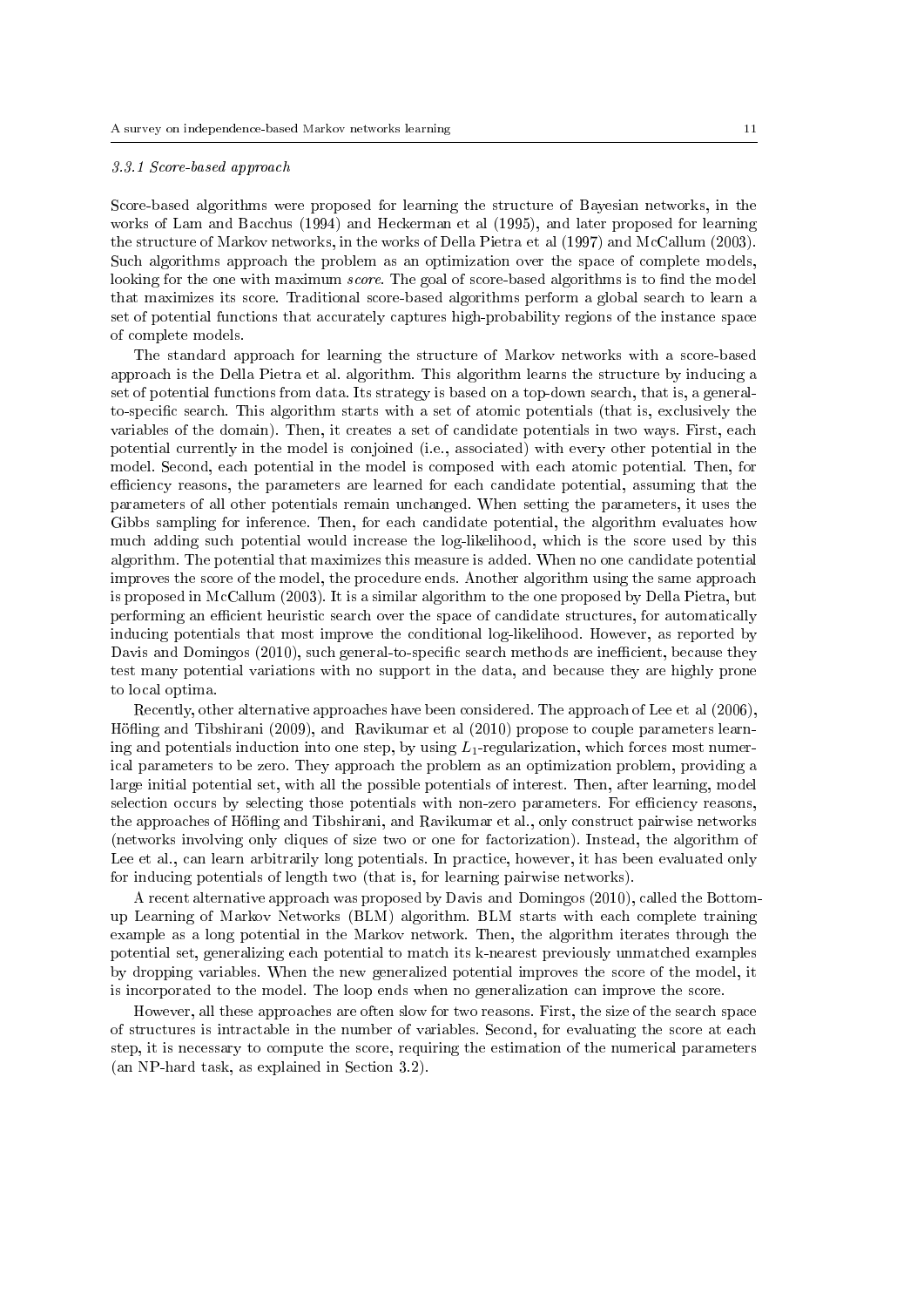#### 3.3.2 Independence-based approach

Independence-based (also known as constraint-based) algorithms work by performing a succession of statistical independence tests for discovering the independence structure of graphical models. These algorithms exploit the semantics of the independence structure, casting the problem of structure learning as an instance of the constraint satisfaction problem, where the constraints are the independences present in the input dataset (and therefore, in the underlying distribution), and the goal is to find a structure encoding all such independences.

Each independence test consults the data for responding to a query about the conditional independence among some input random variables *X* and *Y* , given some conditioning set of variables **Z**, resulting in an independence assertion  $(X \perp\!\!\!\perp Y | \mathbf{Z})$ , or  $(X \perp\!\!\!\perp Y | \mathbf{Z})$  for a dependence assertion. The computation cost of statistical tests is proportional to the number of rows in the input dataset *D*, and the number of variables involved. Examples of independence tests used in practice are Mutual Information in Cover and Thomas (1991), Pearson's  $\chi^2$  and  $G^2$  in Agresti (2002), the Bayesian test in Margaritis (2005), and for continuous Gaussian data the partial correlation test in Spirtes et al (2000). Such independence tests compute a statistical value for a triplet of variables  $\langle X, Y, \mathbf{Z} \rangle$ , given an input dataset, and decide independence or dependence comparing it with a threshold. For instance,  $\chi^2$  and  $G^2$  use the p-value, which is computed as the probability of obtaining a test statistic at least as extreme as the one that was actually observed, assuming that the null hypothesis is true (that is, variables are dependent). The null hypothesis is rejected when the p-value is less than the significance level  $\alpha$ , which is often 0.05 or 0.01. When the null hypothesis is rejected, the result is said to be statistically signicant.

An elegant, efficient and scalable strategy used by several independence-based algorithms in the literature is called the local-to-global strategy, presented in a recent work of Aliferis et al (2010b). This is a generalization of previous algorithms using such strategy. Algorithm 1 shows the outline of this theoretically sound and straightforward procedure, omitting the third step of edges orientation, used for learning Bayesian networks .

| Algorithm 1 LGL for Markov networks                                                                                                  |  |
|--------------------------------------------------------------------------------------------------------------------------------------|--|
| 1: Learn $\mathbf{MB}^{X_i}$ for every variable $X_i \in \mathbf{V}$ .<br>2. Piece-together the global structure using an "OR rule". |  |

Such a strategy suggests to construct the independence structure by dividing the problem into  $n$  different Markov blanket learning problems, that is, the Markov blanket is learned for each variable of the domain **V**. The learning of Markov blanket is generalized by Aliferis et al., for learning Bayesian networks, in the Generalized Local Learning (GLL) framework Aliferis et al (2010a). Algorithms using a local-to-global strategy learn locally the Markov blanket of every variable in the domain, and then construct a global structure linking each of these variables with every member of its Markov blanket, using an "OR rule" (an edge exists between two variables *X* and *Y* when  $X \in \mathbf{MB}^Y$  or  $Y \in \mathbf{MB}^X$ ).

For learning the Bayesian networks structure, independence-based algorithms first arose in 1993, when Spirtes et al (2000) published the well-known algorithms SGS and PC, in the first edition of such textbook. Then, other independence-based algorithms appeared in works about feature selection via the induction of Markov blanket, and works about Bayesian and Markov networks structure learning. For that reason, a series of independence-based algorithms for Markov blanket learning of Bayesian networks appeared, such as the Koller-Sahami (KS) algorithm in Koller and Sahami (1996), the Grow-Shrink (GS) algorithm in Margaritis and Thrun (2000), the Incremental Association Markov Blanket (IAMB) algorithm and its variants in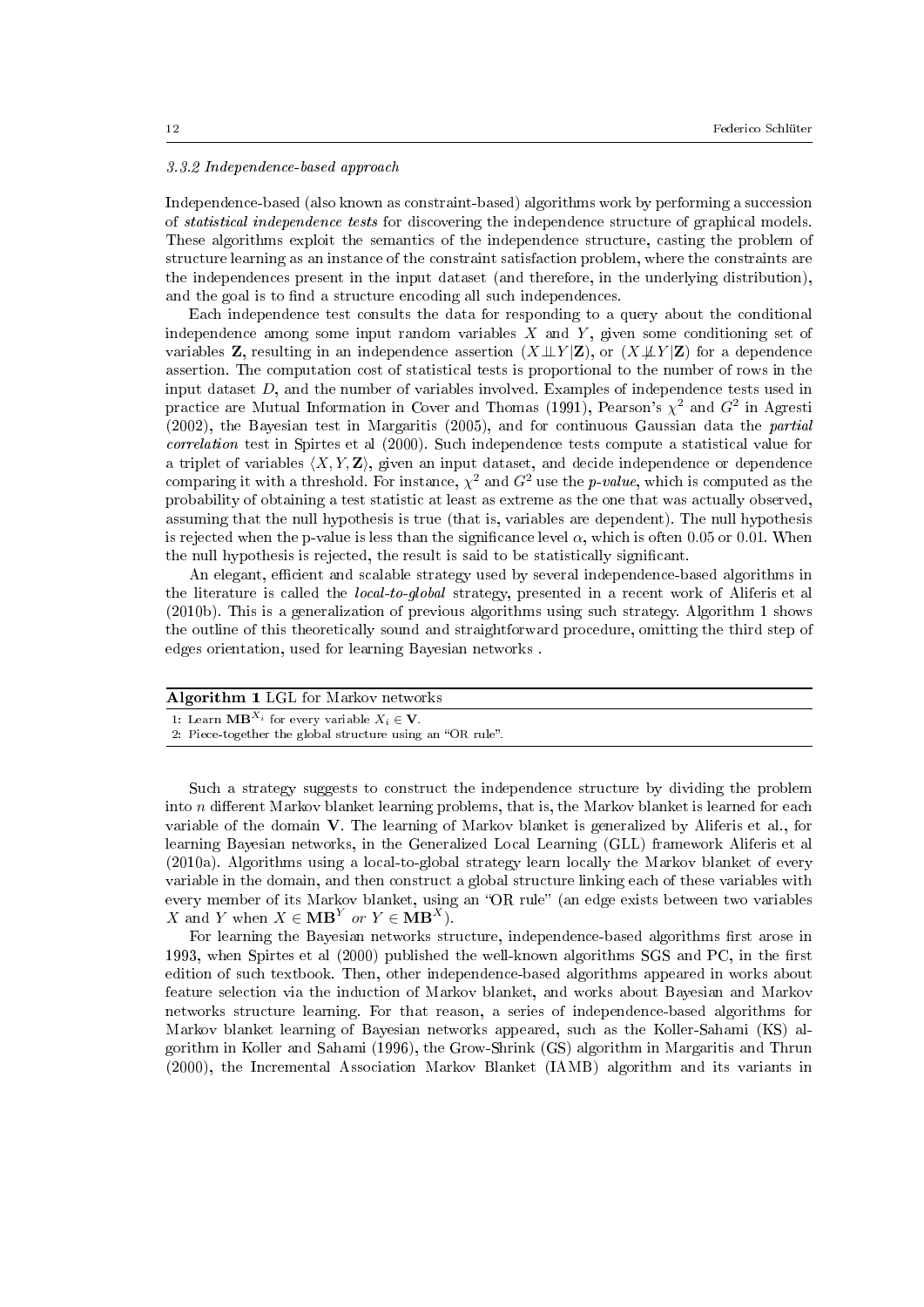Tsamardinos et al (2003) , the Max-Min Parents and Children Markov Blanket (MMPC/MB) algorithm in Tsamardinos et al (2006), the HITON-PC/MB algorithm in Aliferis et al (2003), the Fast-IAMB algorithm in Yaramakala and Margaritis (2005), the Parent-Children Markov Blanket (PCMB) algorithm in Peña et al (2007) and the Iterative Parent and Children Markov Blanket (IPC-MB) in Fu and Desmarais (2008). A summary of the most important aspects of such algorithms is shown in Table 2, reproduced from the conclusions of a recent review of Markov blanket based feature selection written by Fu and Desmarais (2010).

Table 2 Summary of Markov blanket learning algorithms for Bayesian networks.

| Name                        | Reference                           | Comments                                                                                                                                                                                                                                                                     |
|-----------------------------|-------------------------------------|------------------------------------------------------------------------------------------------------------------------------------------------------------------------------------------------------------------------------------------------------------------------------|
| $_{\rm KS}$                 | Koller and Sahami<br>(1996)         | - Not Sound<br>- The first one of this type<br>- Requires specifying MB size in advance                                                                                                                                                                                      |
| GS                          | Margaritis and Thrun<br>(2000)      | - Sound in theory<br>- Proposed to learn Bayesian network via the induction<br>of neighbors of each variable<br>- First proved such kind of algorithm<br>- Works in two phases: grow and shrink                                                                              |
| IAMB<br>and<br>its variants | Tsamardinos et al<br>(2003)         | - Sound in theory<br>- Actually variant of GS<br>- Simple to implement<br>- Time efficient<br>- Very poor on data efficiency<br>- IAMB's variants achieve better performance on data<br>efficiency than IAMB                                                                 |
| HITON-<br>PC/MB             | Aliferis et al (2003)               | - Not sound<br>- Another trial to make use of the topology<br>information to enhance data efficiency<br>- Data efficiency comparable to IAMB<br>- Much slower compared to IAMB                                                                                               |
| Fast-IAMB                   | Yaramakala and Margaritis<br>(2005) | - Sound in theory<br>- No fundamental difference as compared to IAMB<br>- Adds candidates more greedily to speed up the learning<br>- Still poor on data efficiency performance                                                                                              |
| MMPC/MB                     | Tsamardinos et al<br>(2006)         | - Not sound<br>- The first to make use of the underling topology information<br>- Much more data efficient compared to IAMB<br>- Much slower compared to IAMB                                                                                                                |
| <b>PCMB</b>                 | Peña et al $(2007)$                 | - Sound in theory<br>- Data efficient by making use of topology information<br>- Poor on time efficiency<br>- Distinguish spouses from parents/children<br>- Distinguish some children from parents/children                                                                 |
| $IPC-MB$                    | Fu and Desmarais<br>(2008)          | - Sound in theory<br>- Most data efficient compared with previous algorithms<br>- Much faster than PCMB on computing<br>- Distinguish spouses from parents/children<br>- Distinguish some children from parents/children<br>- Best trade-off among this family of algorithms |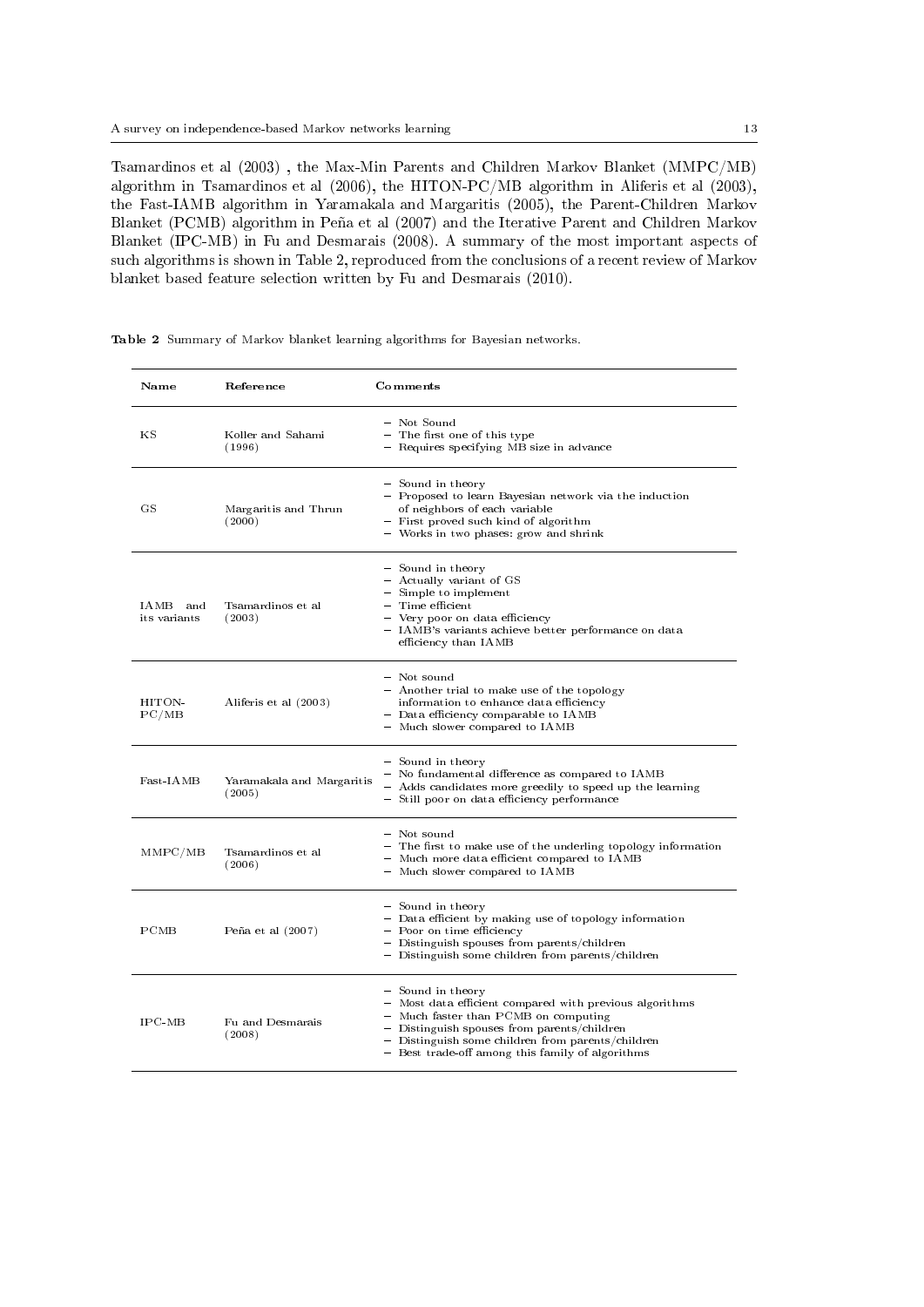For learning the Markov networks structure, independence-based algorithms arose later in 2006, when Bromberg et al (2006, 2009) published the Grow-Shrink Markov Network (GSMN) algorithm and the Grow-Shrink Inference-based Markov Network (GSIMN) algorithm. Then, other independence-based algorithms appeared for Markov networks structure learning, such as the Particle Filter Markov Network (PFMN) algorithm in Bromberg and Margaritis (2007); Margaritis and Bromberg (2009), and the Dynamic Grow Shrink Inference-based Markov Network (DGSIMN) algorithm in Gandhi et al (2008). Another approach is proposed in Bromberg (2007); Bromberg and Margaritis (2009), as a framework based on argumentation for improving reliability of tests. In Section 4, all these independence-based algorithms for learning the structure of Markov networks are surveyed in detail.

There are several advantages of independence-based algorithms. First, they can learn the structure without interleaving the expensive task of parameters estimation (contrary to scorebased algorithms, as explained before), reaching sometimes polynomial complexities in the number of statistical tests performed. If the complete model is required, the parameters can be estimated only once for the given structure. Another important advantage of such algorithms is that they are sound, that is, when statistical tests outcomes are correct, the structure found correctly represents the underlying distribution. However, they are correct under the following assumptions:

- $\overline{t}$  the distribution of data is a *graph-isomorph*
- $-$  the underlying distribution is strictly positive
- $-$  the outcomes of tests are reliable

The third condition for soundness is an important problem of independence-based algorithms. When the dataset used for learning is not sufficiently large, or it is not a representative sampling of the underlying distribution, the outcomes of tests are incorrect, and the structures learned are deemed unreliable. This problem of statistical tests unreliability is exponentially exacerbated with the number of variables involved (for some fixed size of dataset). For good quality, statistical tests require enough counts in their contingency tables, and there are an exponentially number of those (one per value assignment of all variables in the test). For example, Cochran (1954) recommends that the  $\chi^2$  test must be deemed unreliable when more than 20% of these cells have an expected count of less than 5 data points.

Another disadvantage of independence-based algorithms is that there is no guarantee about the quality of the complete model obtained by learning the structure first, and then fitting parameters for such learned structure. This is an approximation, and there are no experimental results published in the literature about independence-based methods for learning complete models.

#### 4 Independence-based algorithms for learning the Markov networks structure

This section reviews the independence-based structure learning algorithms for Markov networks that have appeared in the literature. The review on this section covers a series of published algorithms that tackle such problem.

#### 4.1 The Grow-Shrink Markov Network algorithm

The Grow-Shrink Markov Network (GSMN) algorithm was introduced in Bromberg et al (2006, 2009), as the first independence-based structure learning algorithm for Markov networks in the literature. This algorithm is an adaptation to Markov networks of the GS algorithm of Margaritis and Thrun (2000) for learning the Markov blanket.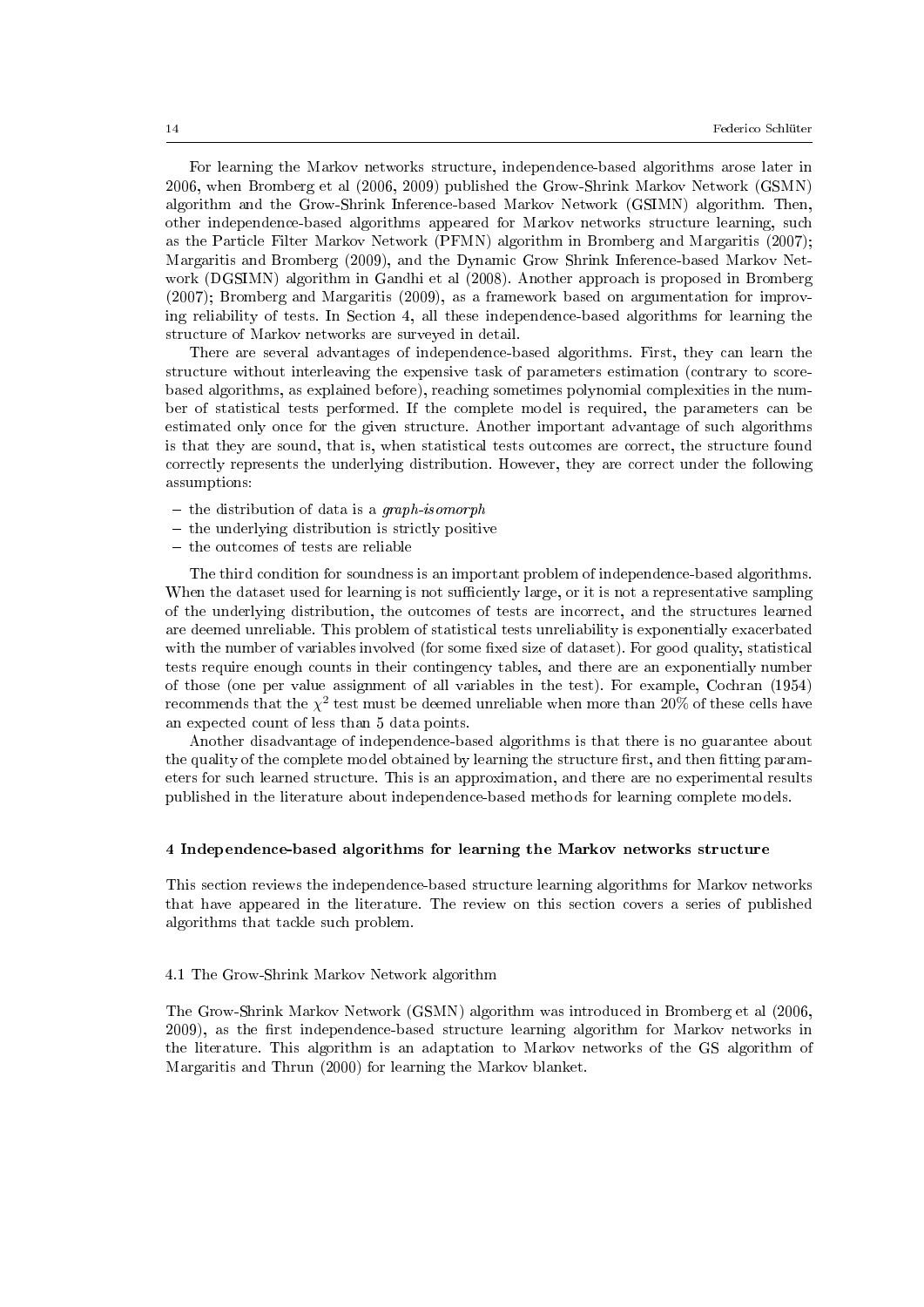The GSMN algorithm learns the global structure of a Markov network following the simple outline of local-to-global algorithms showed in Algorithm 1, and using the GS algorithm outlined in Algorithm 2 for discovering the Markov blanket of the variables. GS maintains a set called **S**

## Algorithm  $2$   $GS(X, V)$ . 1: **S** *←− ∅.* 2: sort  $V - \{X\}$  by increasing association with X 3: /\* Grow phase  $\ast/$ 4: **while**  $\exists Y \in \mathbf{V} - \{X\}$  s.t.  $(Y \not\perp X | \mathbf{S})$ , do  $\mathbf{S} \leftarrow \mathbf{S} \cup \{Y\}$ . 5: /\* Shrink phase \*/ 6: **while**  $\exists Y \in \mathbf{S}$  s.t.  $(Y \perp \!\!\perp X | \mathbf{S} - \{Y\})$ , **do**  $\mathbf{S} \leftarrow \mathbf{S} - \{Y\}$ . 7: return **S**

(initialized empty in line 1) that contains the Markov blanket of the input variable *X* when the algorithm terminates. First, in line 2, GS performs an initialization phase that sorts by increasing association with X the rest of the variables of the domain  $V$ , using an unconditional test between *X* and every variable  $Y \in V - \{X\}$ . Then, the algorithm proceeds in two stages, the grow and  $shrink$  phases, using such ordering. During the grow phase (line 4) the algorithm increases the set **S** with every variable *Y* that is found dependent on *X* conditioning on the current state of **S**. By the end of this phase, the set **S** contains all members of the Markov blanket, but potentially includes some false positives that are non-members. These false positives are removed during the shrink phase (line 6), where variables found independent of *X* conditioning on the set **S** are removed from **S**.

The main advantages of GSMN are  $i$ ) it is sound, and  $ii$ ) it is efficient. The soundness of GSMN is proven theoretically by its authors, guaranteeing that a correct independence structure is found when statistical tests are reliable. This algorithm is efficient because it is polynomial in the number of independence tests for discovering the structure, each test requiring a polynomial time execution with respect to the variables involved in the test, and the size of the input dataset. A disadvantage of using GS is that unreliable statistical tests produce cascade errors, not only with incorrect outcomes, but that also generate next incorrect tests during grow and shrink phases, producing cumulatively errors, as stated in Spirtes et al (2000).

Two other important algorithms for learning the Markov blanket of a variable, for Bayesian networks, are the Incremental Association Markov Blanket (IAMB) algorithm in Tsamardinos et al (2003), and the HITON algorithm in Aliferis et al (2003). Both algorithms have been proven empirically to be more resilient than GS to the errors of statistical tests, by introducing two simple variants. On the one hand, the IAMB algorithm only introduce a modification by interleaving the initialization step of ordering in the grow phase (i.e., interleaves lines 2 and 4 of Algorithm 2). By interleaving the sorting step in the grow phase, IAMB maximizes the accuracy, reducing the number of false positives in the grow phase. On the other hand, the HITON algorithm aims to reduce the data requirements of IAMB, by introducing an additional modification in the criteria used for testing independence. In both grow and shrink phases, instead of only conditioning on its tentative Markov blanket **S**, HITON tests independence conditioning in any of the subsets of **S** (that is, every set **Z**  $\subseteq$  **S** − {*Y*}). As statistical tests are more reliable while containing fewer variables, such modification exploits the Strong union axiom of Pearl, for improving the quality of independence tests when data is scarce. A disadvantage of the approach proposed by HITON is its exponential cost in *|* **S** *|* (i.e., the size of **S**) , but in general *|* **S** *|* is comparatively smaller than the size of the domain  $n$ . In summary, both algorithms are proven to be better in quality than GS, but they were designed for learning the structure of Bayesian networks, and there are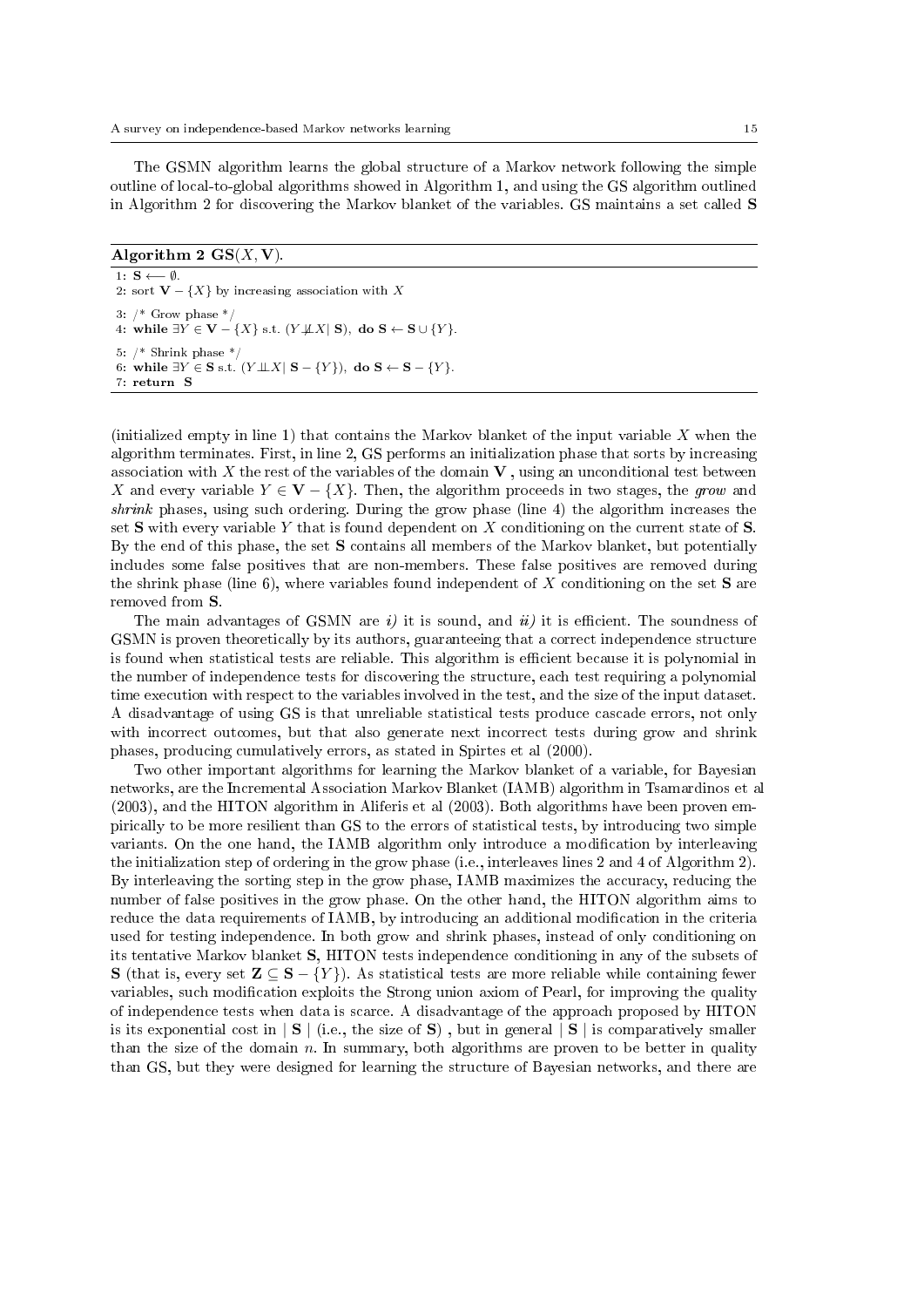not any works in the literature proposing a theoretical adaptation of such ideas for learning the complete structure of a Markov network, or empirically evaluating its performance.

4.2 The Grow Shrink Inference Markov Network algorithm

The Grow Shrink Inference Markov Network (GSIMN) algorithm was presented in Bromberg et al (2006, 2009). This algorithm works in a similar fashion to that of GSMN algorithm, using the local-to-global strategy of Algorithm 1, and learning the Markov blanket of all the variables with the GS algorithm, but interleaving an inference step to reduce the number of tests required to learn the Markov blanket. By using a theorem for inference called the Triangle theorem by the authors, GSIMN reduces the number of tests performed on data, without adversely affecting the quality of the learned structures. It may be useful when using large datasets, or in distributed domains, where statistical tests are very expensive.

GSIMN introduces the Triangle theorem, based on the Pearl's axioms showed in Section 2.1.1. This is a sound theorem for allowing to infer unknown independences from those known so far.

Theorem 1 (Triangle theorem) Given Eqs. (4), for every variable *X*, *Y* , *W* and sets **Z**<sup>1</sup> and **Z**<sub>2</sub> such that  $\{X, Y, W\} \cap \mathbf{Z}_1 = \{X, Y, W\} \cap \mathbf{Z}_2 = \emptyset$ ,

$$
(X \mathop{\perp\!\!\!\!\!\perp} W|\mathbf{Z}_1) \wedge (W \mathop{\perp\!\!\!\!\!\!\perp} Y|\mathbf{Z}_2) \implies (X \mathop{\perp\!\!\!\!\!\!\perp} Y|\mathbf{Z}_1 \cap \mathbf{Z}_2) (X \mathop{\perp\!\!\!\!\!\perp} W|\mathbf{Z}_1) \wedge (W \mathop{\perp\!\!\!\!\!\!\perp} Y|\mathbf{Z}_1 \cup \mathbf{Z}_2) \implies (X \mathop{\perp\!\!\!\!\!\perp} Y|\mathbf{Z}_1).
$$

The first relation is called the "D-triangle rule" and the second the "I-triangle rule."

When GSIMN tests some independence on data, first applies the Triangle theorem to the tests already done on data, in order to check if such independence assertion can be logically inferred. If the test cannot be inferred, then this is done on data, and stored. For convenience, the algorithm determines the visit ordering (the order for local learning) in an attempt to maximize the use of inferences. The results obtained with GSIMN show savings up to a 40% in the running times of GSMN, obtaining comparable qualities.

#### 4.3 Particle Filter Markov networks algorithm

The Particle Filter Markov networks algorithm (PFMN) is presented in Bromberg and Margaritis (2007); Margaritis and Bromberg (2009), as a novel independence-based approach for learning Markov network structures. Previous independence-based algorithms reviewed, such as the GSMN and GSIMN, use the local-to-global strategy. Instead, this algorithm learns directly a global structure as the solution.

PFMN was designed for improving the efficiency of the GSIMN algorithm. This algorithm works performing statistical independence tests iteratively, by selecting greedily at each iteration the statistical test that eliminates the major number of inconsistent structures. This decision is taken by first modeling the learning problem with a Bayesian approach, selecting as the solution the structure *G* that maximizes its posterior probability  $Pr(G | D)$ . Since the direct computation of such probability is intractable, PFMN propose a generative model with independence tests which is an approximation to that posterior probability. With this model, it is possible to compute efficiently such probability, given the information over a set of independences. Moreover, the authors claim that it is possible to demonstrate that, under the assumption of correctness of tests, the distribution of  $Pr(G | D)$  converges to a correct structure.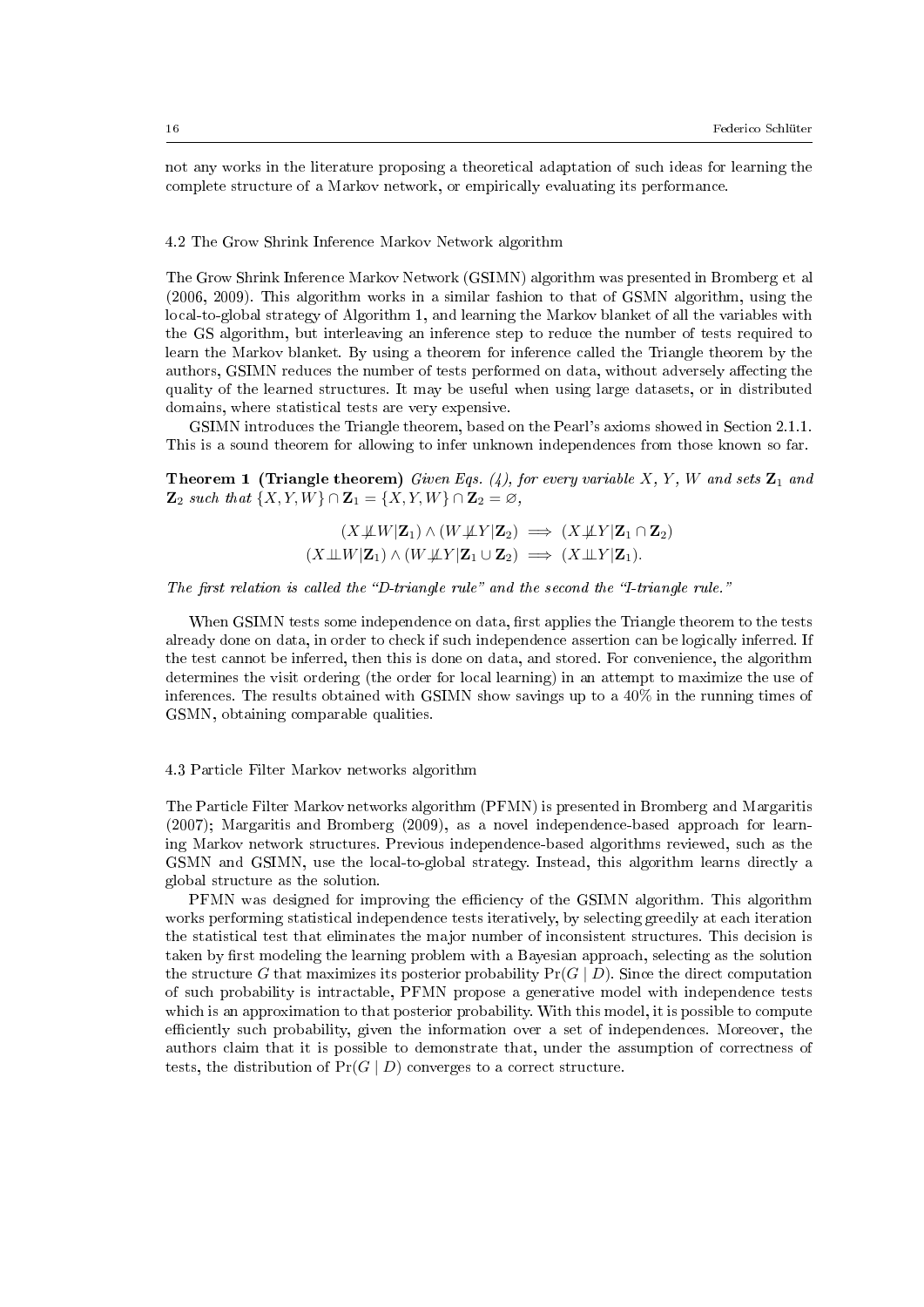This approach is useful in domains where independence tests are expensive, such as cases of very large data sets or in distributed domains. Results obtained by PFMN show improvements in running times up to 90% with respect to GSIMN, and comparable qualities on structures found by GSIMN and GSMN.

#### 4.4 The Dynamic Grow Shrink Inference-based Markov Network algorithm

The Dynamic Grow Shrink Inference-based Markov Network (DGSIMN) algorithm was presented in Gandhi et al (2008). This is an extension of the GSIMN algorithm which, in the same way than GSIMN, uses the Triangle theorem for avoiding unnecessary tests. The outline of DGSIMN is similar to GSMN and GSIMN, using the local-to-global strategy of Algorithm 1, and the GS algorithm showed in Algorithm 2 for learning the Markov blanket of the variables, but interleaving a different inference step than GSIMN for reducing the number of tests performed.

DGSIMN improves the GSIMN algorithm by dynamically selecting the locally optimal test that will increase the state of knowledge about the structure, estimating the number of inferred independences that will be obtained after executing a test, and selecting the one that maximizes such number of inferences. This helps decreasing the number of tests required to be evaluated on data, resulting in an overall decrease in the computational requirements of the algorithm.

The results of experiments with the DGSIMN algorithm shows that it improves the fixed ordering of variables in the Markov blanket learning subroutine, improving the running times of GSIMN up to 85%, obtaining comparable qualities to GSMN.

#### 4.5 Argumentation for improving reliability

Algorithms presented in previous sections are independence-based algorithms that focus on improving the efficiency, ignoring the important problems in the quality of learned structures that arises when statistical tests are not reliable, due to data scarceness.

An independence-based approach for dealing with unreliable tests was presented in Bromberg (2007); Bromberg and Margaritis (2009), by modeling the problem of low reliability of independence tests as a knowledge base with independence assertions that may contain errors due to incorrect statistical tests performed, and the Pearl's axioms (directed or undirected axioms, depending on the target model to learn). The advantage of this approach is its power for correcting errors of tests by exploiting logically the independence axioms of Pearl. When exist independence assertions in the knowledge base that are in conflict, it is clear that some independence assertions are incorrect, and this approach proposes to resolve such conflicts through the *argumentation* framework, which is a defeasible logic proposed by Amgoud and Cayrol (2002), to reason about and correct errors.

This approach was presented as a more robust conditional independence test called the argumentative independence test, for learning both Bayesian and Markov networks. Experimental evaluation shows signicant improvements in the accuracy of the argumentative independence test over other simple statistical tests (up to 13%), and improvements on the accuracy of Blanket discovery algorithms such as PC and GS (up to 20%).

A disadvantage with this approach is that, as it is a propositional formalism, it requires to propositionalizing the set of rules of Pearl, which are first-order. As these are rules for super-sets and sub-sets of variables, its propositionalization involves an exponential number of propositions, and then, the exact argumentative algorithm proposed is exponential. In this work, an approximate solution is presented with polynomial running time, still improving the quality in the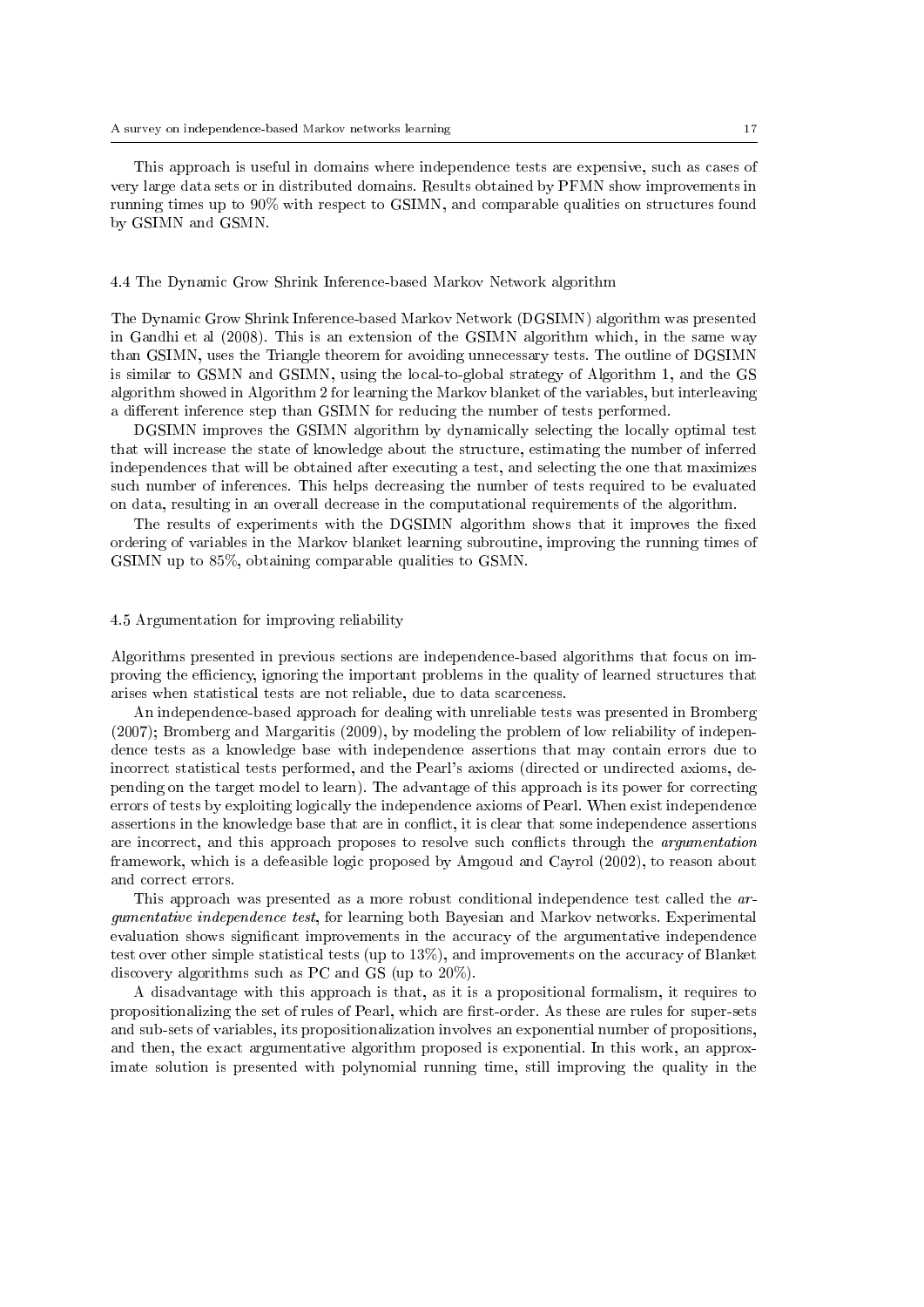experimental evaluation (up to 9%), but making a drastic and rather simplistic approximation that does not provide theoretical guarantees.

#### 5 Analysis and open problems

This section analyzes the independence-based algorithms surveyed, discussing their relative advantages and disadvantages, and describes a series of open problems where future works may produce some advances in the area.

#### 5.1 Analysis

The independence-based algorithms for learning Markov networks are able to learn the independence structure efficiently, having the important advantage of being sound (i.e., they guarantee to produce the true underlying distribution) when data is a sample of a Markov network, tests are reliable, and the underlying distribution is strictly positive. These algorithms perform a succession of statistical independence tests to learn about the conditional independences present in the data, and assume that those independences are satised in the underlying model. The structure is learned by querying independences on data greedily, discarding all the structures that are inconsistent, until a single structure is left. An important source of errors in some of this algorithms is the cascade errors produced by erroneous statistical tests, that produces cumulatively errors. About their complexity, some of them can learn the structure by performing a polynomial number of tests in the number of variables *n* of the domain. This fact, together with the evidence that statistical tests may run in a time proportional to the number of rows in the input dataset  $D$ , result in some algorithms, e.g., GSMN, having a total execution time polynomial in *n* and *D*. When compared to score-based algorithms, they can learn the structure without the need of an interleaved estimation of the numerical parameters of the model, which is the main source of intractability of score-based algorithms for Markov networks. The strength of independence-based algorithms is that they can learn correctly the structure under assumptions. However, there is no equivalent theoretical guarantee for the correctness of the complete model resulting from learning the parameters for that structure.

The independence-based algorithms present in the literature for learning the structure of a Markov network are GSMN, GSIMN, PFMN, DGSIMN. Related to structure learning is the argumentative independence test, an approach for improving the quality of conditional independences discovery. Table 3 shows a summary of the most important features of those approaches. The GSMN algorithm is a direct extension of the GS algorithm for Markov networks structure learning, which requires a polynomial number of tests in the number of variables of the domain *n*. This algorithm is presented together with the GSIMN algorithm, which improves the efficiency of GSMN by exploiting Pearl's independence axioms to infer unknown independences from the independences observed so far, avoiding the need of performing redundant statistical tests. This is important when datasets are large, or when datasets are present in distributed environments. The results obtained for GSIMN show savings up to a 40% in running times, obtaining comparable qualities to GSMN. The PFMN algorithm was designed for improving the efficiency of GSIMN. This algorithm does not work in a local-to-global fashion. Instead it uses a model for efficiently computing the approximate posterior probability of structures  $Pr(G | D)$ . The results obtained by PFMN show improvements in running times up to 90% with respect to GSIMN, with equivalent quality of learned structures. Similarly, the DGSIMN algorithm was designed for improving the efficiency of GSIMN, by enhancing the fixed ordering of variables in the Markov blanket learning subroutine by a dynamic ordering mechanism. Experiments published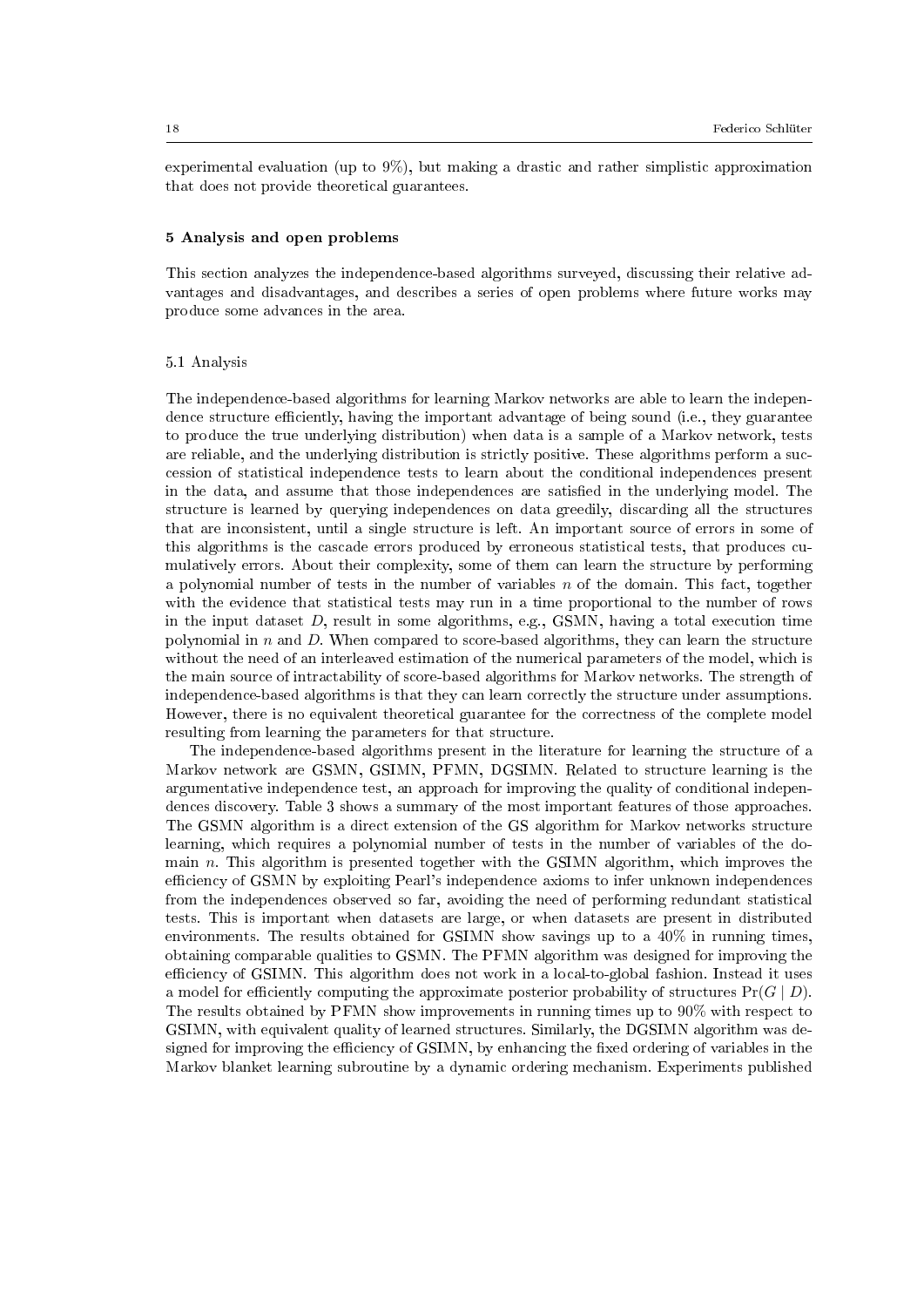| Name                  | Reference                         | Comments                                                                                                                                                                                                                                                                                                                                                                                                                                                                                             |
|-----------------------|-----------------------------------|------------------------------------------------------------------------------------------------------------------------------------------------------------------------------------------------------------------------------------------------------------------------------------------------------------------------------------------------------------------------------------------------------------------------------------------------------------------------------------------------------|
| GSMN                  | Bromberg et al (2006)             | - Sound, under assumptions<br>- The first independence-based algorithm for Markov networks<br>- Use the local-to-global strategy<br>- Performs a polynomial number of tests in the number<br>of variables of the domain $n$<br>- Quality depends on sample complexity of tests                                                                                                                                                                                                                       |
| <b>GSIMN</b>          | Bromberg et al (2006).            | - Sound, under assumptions<br>- Use the local-to-global strategy<br>- Use Triangle theorem for reducing number of tests performed<br>- Useful when using large datasets, or distributed domains<br>- Savings up to 40% in running times respect to GSMN<br>- Comparable quality respect to GSMN                                                                                                                                                                                                      |
| <b>PFMN</b>           | Bromberg and Margaritis<br>(2007) | - Sound, under assumptions<br>- Does not use the local-to-global strategy<br>- Designed for improving efficiency of GSIMN<br>- Use an approximate method for computing the<br>posterior $Pr(G   D)$ using independence-tests<br>- Useful when using large datasets, or distributed domains<br>- Savings up to 90% in running times respect to GSIMN<br>- Comparable quality respect to GSMN                                                                                                          |
| <b>DGSIMN</b>         | Gandhi et al (2008)               | - Sound, under assumptions<br>- Use the local-to-global strategy<br>- Designed for improving efficiency of GSIMN<br>- Use dynamic ordering for reducing number of tests performed<br>- Useful when using large datasets, or distributed domains<br>- Savings up to 85% in running times respect to GSIMN<br>- Comparable quality respect to GSMN                                                                                                                                                     |
| Argumentative<br>test | Bromberg and Margaritis<br>(2009) | - First approach for quality improvement<br>- Use argumentation to correct errors when tests are unreliable<br>- Use an independence knowledge base. The inconsistencies<br>are used to detect errors in tests<br>- Designed for learning Bayesian and Markov networks.<br>$-$ Exact algorithm presented is exponential<br>(improving accuracy up to $13\%$ )<br>- Approximate algorithm proposed is simplistic, and does not<br>provide theoretical guarantees<br>(improving accuracy up to $9\%$ ) |

|  |  |  | Table 3 Summary of independence-based Markov network approaches |  |
|--|--|--|-----------------------------------------------------------------|--|
|--|--|--|-----------------------------------------------------------------|--|

for DGSIMN show improvements over the running times of GSIMN up to 85%, still maintaining the quality of GSMN.

The most important problem of independence-based algorithms for learning the structure of Markov networks is the problem of quality when statistical independence tests are not reliable. Such a problem is not tackled by either GSMN, GSIMN, DGSIMN or PFMN. The only approach presented for improving the quality under uncertainty of tests outcomes is the argumentative independence test. Experimental results using this approach show signicant improvements over the accuracy of the standard independence tests, but exact algorithms presented, while improving quality by 13% have an exponential cost, and the approximate algorithm proposed make a drastic approximation that does not provide theoretical guarantees, still producing quality improvements, up to 9%.

In summary, the advantages of independence-based algorithms for learning Markov networks are overshadowed by the low quality of learned structures when data is scarce, or equivalently,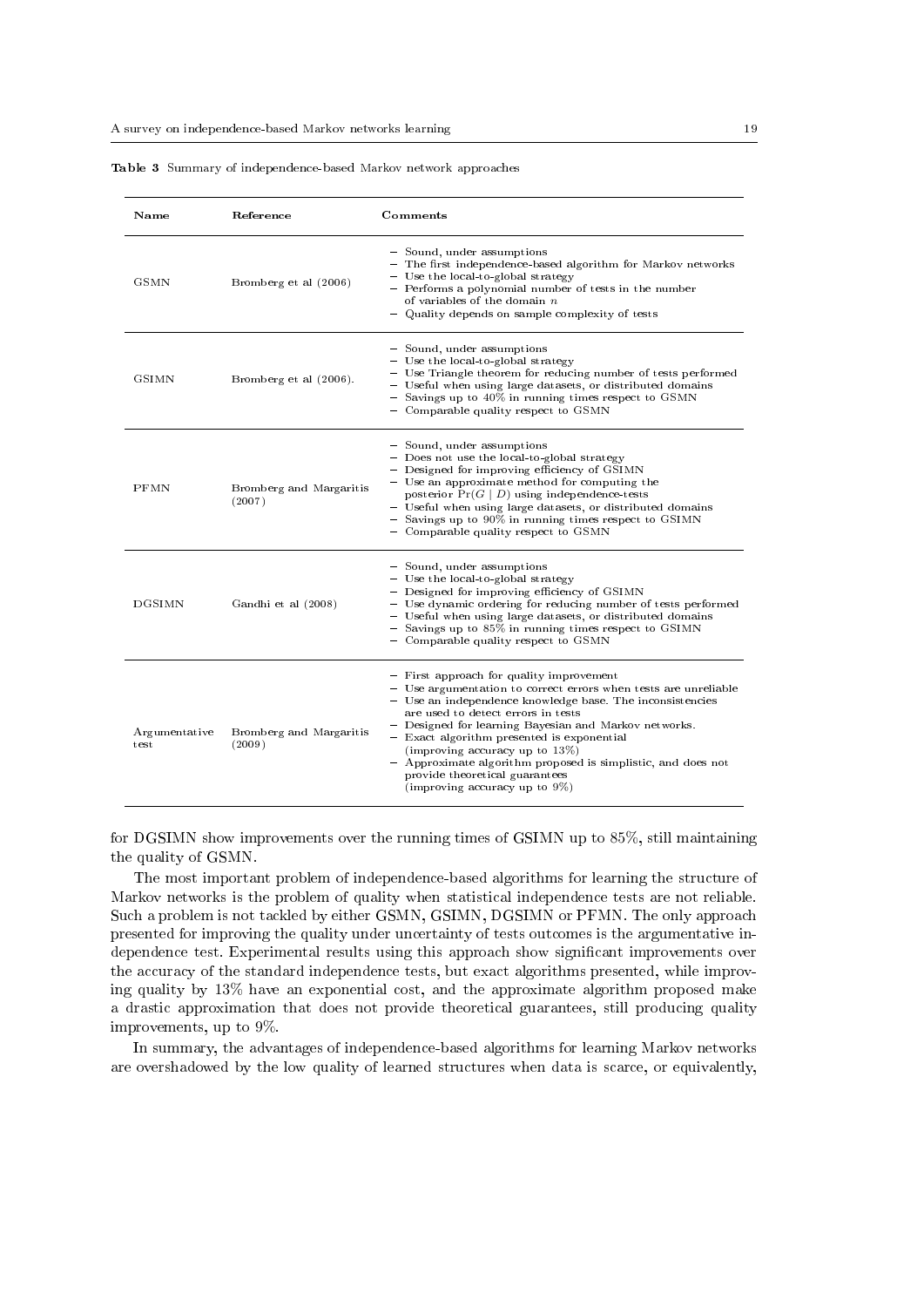when the underlying network is highly connected. This is why independence-based algorithms are not currently implemented in practice for learning Markov networks. However, this approach presents important advantages that motivate further work in this area. First, independence-based algorithms are sound (under assumptions) and efficient. Second, data availability is growing increasingly with time. Third, there are several promising open problems (enumerated in the next section) whose solutions are expected to result in improvements in the quality of structures produced by this technology.

#### 5.2 Open Problems

Following the analysis of last section, this section discusses a series of open problems that remain in the area. All the listed problems focus on the quality and the efficiency of the independencebased approach for learning Markov networks.

#### Open Problem 1 Avoiding cascade errors.

Most independence-based algorithms surveyed (GSMN, GSIMN, DGSIMN) learn the Markov blanket of variables using the GS algorithm. Learning the structure by using GS can be seen as a greedy search over the space of structures, where the outcomes of tests are used for discarding all those structures that are inconsistent with the independence indicated by the test. Therefore, an important source of errors in GS is the cascade errors produced by erroneous statistical tests, that produces cumulatively errors.

## Is it possible to tackle the cascade effect, taking into account that tests are not always reliable?

Open Problem 2 Independence-based quality measures. The PFMN algorithm uses the particle filter approach for optimizing the selection of tests to perform. It utilizes a generative model that computes approximately the posterior probability  $Pr(G | D)$  of independence  $structures$  given the data. Interestingly, this posterior probability can be efficiently computed, and can be used as a quality measure of candidate structures in an optimization method. This measure of structures quality has the advantage of avoiding cascade errors by assigning probabilities to structures. This is an unexplored area for learning the structure of Markov networks.

Is it possible to adapt the structure posterior computation of PFMN into an  $efficient$  and sound score, by relaxing the approximation? Would the optimization of such score improve the quality of the structures learned?

Open Problem 3 Speeding up independence-based algorithms. Learning the structure under the independence-based approach requires in some cases the execution of a massive amount of statistical independence tests on data. An intermediate step in the computation of independence tests is the construction of contingency tables from the dataset, that record the frequency distribution of the variables involved in the test, resulting in running times linear in the size of the dataset.

Can the contingency tables of some test be reused in the construction of contingency tables for other tests? How can an independence-based algorithm use such a mechanism for minimizing the number of whole readings of the dataset? Under what conditions would this mechanism generate gains in runtime complexity?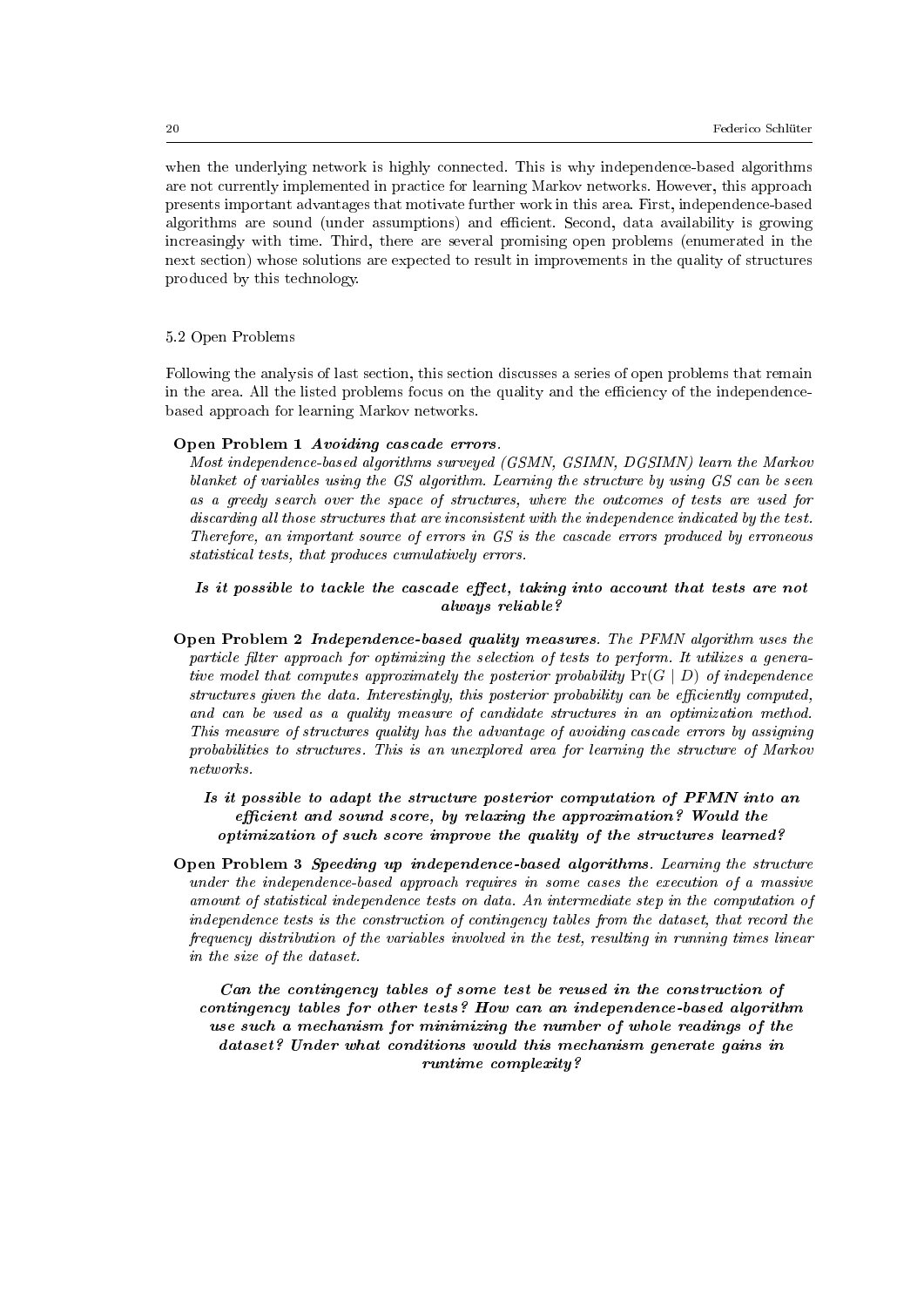Open Problem 4 Inconsistencies in local-to-global algorithms. Independence-based algorithms using the local-to-global strategy (e.g., GSMN and variants) decompose the problem of learning a complete independence structure with *n* variables into *n* independent Markov blanket learning problems. On a second step, these algorithms piece together all the learned Markov blankets into a global structure using an "OR rule". Insufficient data may result in incorrect learning of Markov blankets, with conflicts in their decision on edge inclusion when, for two variables *X* and *Y* , *X* is found to be in the blanket of *Y* , but *Y* is found not to be in the blanket of  $X$ . In such cases, the "OR rule" always decides to add the edge, making mistakes when such edge does not exist.

## Is it possible to design more robust rules for solving inconsistencies between two learned Markov blankets?

## Open Problem 5 Comparing independence-based and score-based approaches. There are several experimental comparisons currently lacking in the literature:

- $-$  There are no experimental results published comparing the sample complexity of both approaches.
- $-$  There are no experimental results published comparing quality of structures learned by both approaches.
- $-$  There are no experimental results published comparing quality of complete models: i) those models learned by score-based approach (interleaving structure search and parameters estimation) versus ii) models learned by independence-based approach (learning the structure and then fitting the parameters only once for such structure).

## Are the independence-based algorithms valid as a practical alternative to score-based algorithms for learning the structure, and for learning the complete model?

Open Problem 6 Adapting recent Bayesian network ideas to Markov networks. The first independence-based algorithm proposed is GSMN, an adaptation to Markov networks of the GS algorithm. In the literature there are several recently proposed ideas for improving the efficiency, quality and sample complexity of  $GS$ , as those discussed by the authors of IAMB. MMPC/MB, HITON-PC/MB, Fast-IAMB, PCMB and IPC-MB algorithms (see Section 3.3.2, for more details). However, all these interesting ideas are originally developed and tested for learning the structure of Bayesian networks.

## Can this research be adapted to the Markov networks structure learning problem, to generate some improvements in the area?

Open Problem 7 Independence knowledge bases. The argumentative independence test improves the accuracy of tests significantly when data is scarce. However, the exact algorithm proposed by this approach runs in exponential time, because Pearl's axioms are in first-order logics, and knowledge bases in argumentation are propositional (as detailed in Section 4.5). The approximate solution presented is polynomial in running time, still improving the quality, but making a drastic and rather simplistic approximation that does not provide theoretical guarantees.

## $Can$  the Pearl's axioms be exploited in a more efficient manner, through a better approximation, by an alternative formalism for reasoning under inconsistencies?

Open Problem 8 Relating independence assertions. Statistical tests are procedures that run independently to each other, and they are used as a black box by independence-based algorithms. Each test responds to a conditional independence query only using the input dataset.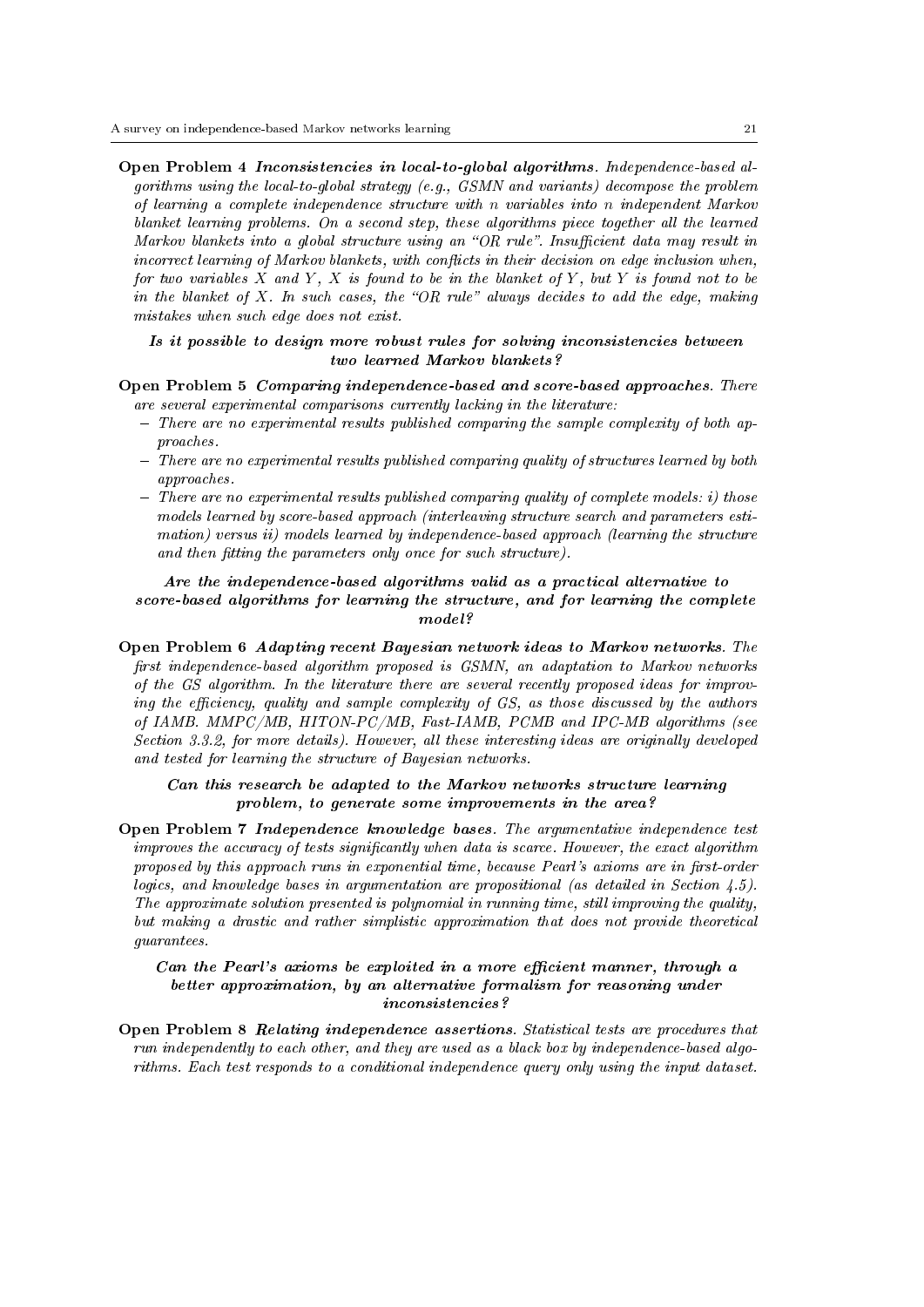Thus, an implicit assumption made by all the independence-based algorithms is that all the independences queried by the algorithm are mutually independent to each other given the  $dataset$ . This assumption is only true when data is sufficiently large for the test to determine the true underlying independence, because in this case, information from other tests is  $irrelevant.$  However, when data is not sufficient for correctly determining the independence, tests may become dependent given the data, i.e., information from other tests may be useful for determining the value of a test, and avoiding errors. An example shown in the literature for correcting errors when data is insufficient is the argumentative independence test, that relates statistical tests through the Pearl's axioms, as additional information for improving the quality of tests when data is not sufficient.

Besides Pearl's axioms, are there other dependence relations governing independence assertions? As in the case of Pearl's axioms, can these relations be used as additional information for improving the quality of independence-based algorithms?

## 6 Conclusions

The present work discussed the most relevant technical aspects in the problem of learning the Markov network structure from data, stressing on independence-based algorithms. Summarizing the analysis of such technology, the advantages of independence-based algorithms for learning Markov networks are overshadowed by the low quality of learned structures when data is scarce, or equivalently, when the underlying network is highly connected. However, this approach presents important advantages that motivate further work in this area. First, independence-based algorithms are sound under assumptions, and efficient. Second, data availability is growing increasingly with time. Therefore, it is expected that the solutions of the open problems posed in this work result in improvements in the quality of structures produced by this technology.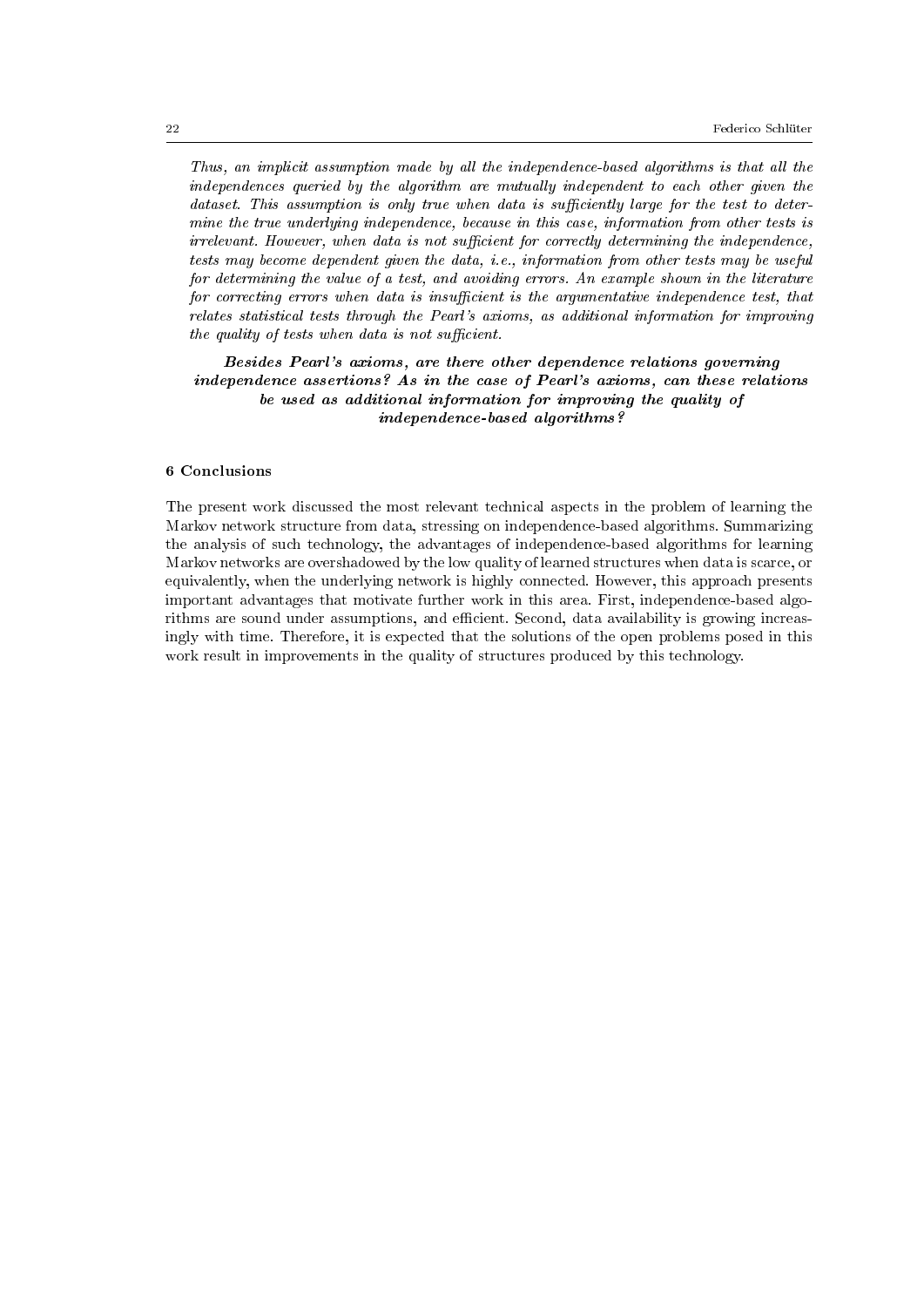#### References

Agresti A (2002) Categorical Data Analysis, 2nd edn. Wiley

- Alden M (2007) MARLEDA: Effective Distribution Estimation Through Markov Random Fields. PhD thesis, Dept of CS, University of Texas Austin
- Aliferis C, Tsamardinos I, Statnikov A (2003) HITON, a novel Markov blanket algorithm for optimal variable selection. AMIA Fall
- Aliferis C, Statnikov A, Tsamardinos I, Mani S, Koutsoukos X (2010a) Local Causal and Markov Blanket Induction for Causal Discovery and Feature Selection for Classification Part I: Algorithms and Empirical Evaluation. JMLR  $11:171-234$
- Aliferis C, Statnikov A, Tsamardinos I, Mani S, Koutsoukos X (2010b) Local Causal and Markov Blanket Induction for Causal Discovery and Feature Selection for Classication Part II: Analysis and Extensions. JMLR 11:235-284
- Amgoud L, Cayrol C (2002) A Reasoning Model Based on the Production of Acceptable Arguments. Annals of Mathematics and Artificial Intelligence 34:197-215
- Anguelov D, Taskar B, Chatalbashev V, Koller D, Gupta D, Heitz G, Ng A (2005) Discriminative Learning of Markov Random Fields for Segmentation of 3D Range Data. Proceedings of the CVPR
- Barahona F (1982) On the computational complexity of Ising spin glass models. Journal of Physics A: Mathematical and General  $15(10):3241-3253$
- Besag J (1977) Efficiency of pseudolikelihood estimation for simple Gaussian fields. Biometrica 64:616-618
- Besag J, York J, Mollie A (1991) Bayesian image restoration with two applications in spatial statistics. Annals of the Inst of Stat Math 43:1-59
- Bromberg F (2007) Markov network structure discovery using independence tests. PhD thesis, Dept of CS, Iowa State University
- Bromberg F, Margaritis D (2007) Efficient and robust independence-based Markov network structure discovery. In: Proceedings of IJCAI
- Bromberg F, Margaritis D (2009) Improving the Reliability of Causal Discovery from Small Data Sets using Argumentation. JMLR 10:301-340
- Bromberg F, Margaritis D, Honavar V (2006) Efficient markov network structure discovery using independence tests. In: In Proc SIAM Data Mining, p 06
- Bromberg F, Margaritis D, V H (2009) Efficient Markov Network Structure Discovery Using Independence Tests. JAIR 35:449-485
- Cai Kk, Bu Jj, Chen C, Qiu G (2007) A novel dependency language model for information retrieval. Journal of Zhejiang University - Science A 8:871-882, 10.1631/jzus.2007.A0871
- Cochran WG (1954) Some methods of strengthening the common  $\chi$  tests. Biometrics p 10:417451
- Cooper GF (1990) The computational complexity of probabilistic inference using bayesian belief networks. Artificial Intelligence  $42(2-3):393 - 405$ , DOI DOI:10.1016/0004-3702(90)90060-D
- Cover TM, Thomas JA (1991) Elements of information theory. Wiley-Interscience, New York, NY, USA
- Cressie N (1992) Statistics for spatial data. Terra Nova  $4(5):613-617$ , DOI 10.1111/j.1365-3121. 1992.tb00605.x
- Davis J, Domingos P (2010) Bottom-Up Learning of Markov Network Structure. In: ICML, pp 271278
- Della Pietra S, Della Pietra VJ, Lafferty JD (1997) Inducing Features of Random Fields. IEEE Trans PAMI  $19(4)$ : 380-393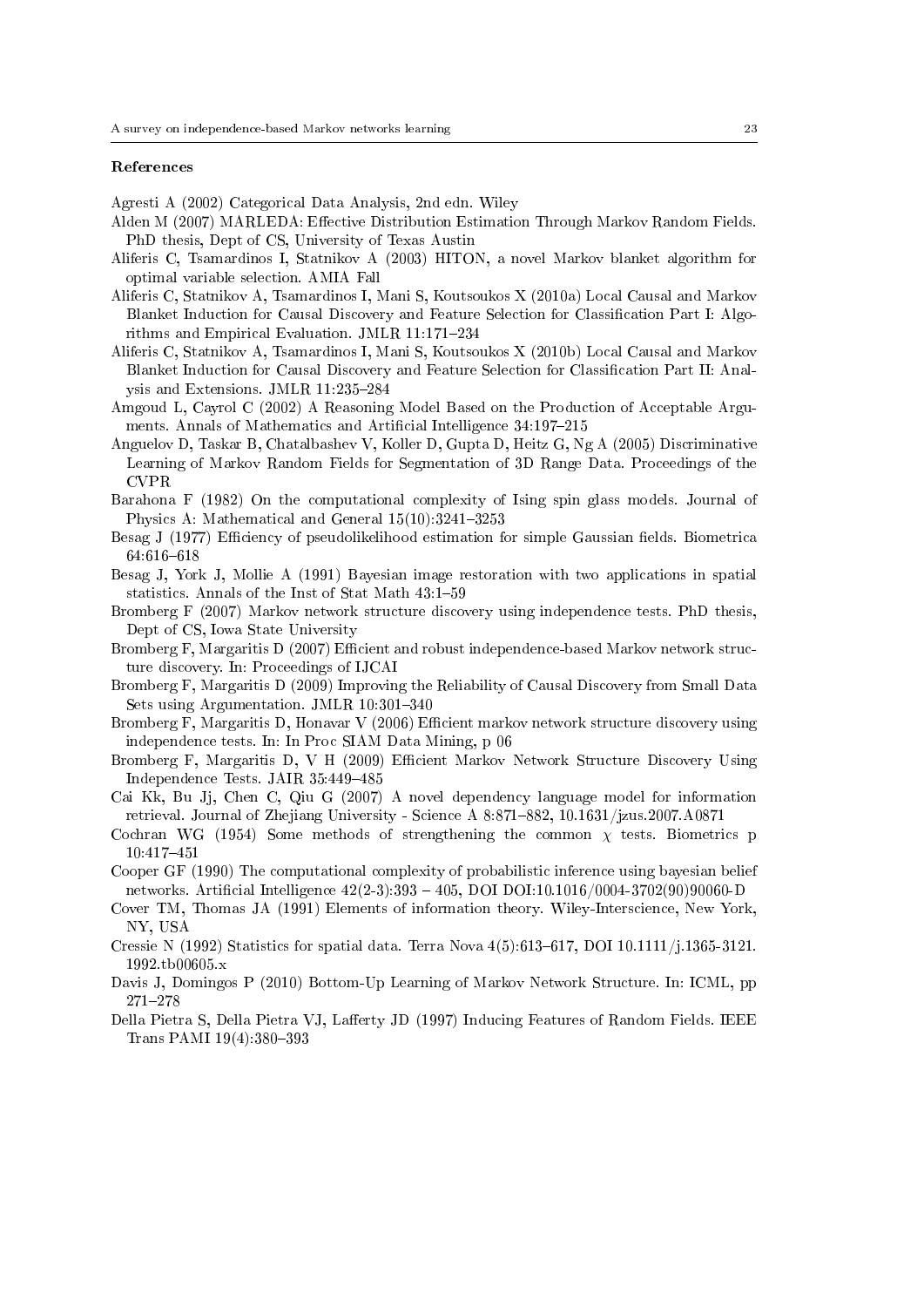- Friedman N, Linial M, Nachman I, Pe'er D (2000) Using Bayesian Networks to Analyze Expression Data. Computational Biology  $7:601-620$
- Fu S, Desmarais MC (2008) Fast Markov blanket discovery algorithm via local learning within single pass. In: Proceedings of the Canadian Society for computational studies of intelligence, 21st conference on Advances in articial intelligence, Springer-Verlag, Berlin, Heidelberg, Canadian AI'08, pp 96-107
- Fu S, Desmarais MC (2010) Markov Blanket based Feature Selection : A Review of Past Decade. Proceedings of the World Congress on Engineering 2010 I:321-328
- Ganapathi V, Vickrey D, Duchi J, Koller D (2008) Constrained Approximate Maximum Entropy Learning of Markov Random Fields. In: Uncertainty in Artificial Intelligence, pp 196–203
- Gandhi P, Bromberg F, Margaritis D (2008) Learning Markov Network Structure using Few Independence Tests. In: SIAM International Conference on Data Mining, pp 680–691
- Heckerman D, Geiger D, Chickering DM (1995) Learning Bayesian Networks: The Combination of Knowledge and Statistical Data. Machine Learning
- Höfling H, Tibshirani R (2009) Estimation of Sparse Binary Pairwise Markov Networks using Pseudo-likelihoods. Journal of Machine Learning Research 10:883-906
- Hyvärinen A, Dayan P (2005) Estimation of non-normalized statistical models by score matching. Journal of Machine Learning Research 6:695-709
- Karyotis V (2010) Markov random fields for malware propagation: the case of chain networks. Comm Letters  $14:875-877$
- Koller D, Friedman N (2009) Probabilistic Graphical Models: Principles and Techniques. MIT Press
- Koller D, Sahami M (1996) Toward Optimal Feature Selection. Morgan Kaufmann, pp 284–292
- Lam W, Bacchus F (1994) Learning Bayesian belief networks: an approach based on the MDL principle. Computational Intelligence 10:269-293
- Larrañaga P, Lozano JA (2002) Estimation of Distribution Algorithms. A New Tool for Evolutionary Computation. Kluwer Pubs
- Lauritzen SL (1996) Graphical Models. Oxford University Press
- Lee SI, Ganapathi V, Koller D (2006) Efficient structure learning of Markov networks using L1-regularization. In: NIPS
- Li SZ (2001) Markov random field modeling in image analysis. Springer-Verlag New York, Inc., Secaucus, NJ, USA
- Margaritis D (2005) Distribution-Free Learning of Bayesian Network Structure in Continuous Domains. In: Proceedings of AAAI
- Margaritis D, Bromberg F (2009) Efficient Markov Network Discovery Using Particle Filter. Comp Intel 25(4):367-394
- Margaritis D, Thrun S (2000) Bayesian network induction via local neighborhoods. In: Proceedings of NIPS
- McCallum A (2003) Efficiently inducing features of conditional random fields. In: Proceedings of Uncertainty in Artificial Intelligence (UAI)
- Metzler D, Croft WB (2005) A markov random field model for term dependencies. In: Proceedings of the 28th annual international ACM SIGIR conference on Research and development in information retrieval, ACM, New York, NY, USA, SIGIR '05, pp 472-479
- Minka T (2001) Algorithms for maximum-likelihood logistic regression. Tech. rep., Dept of Statistics, Carnegie Mellon University
- Minka T (2004) Power EP. Tech. Rep. MSR-TR-2004-149, Microsoft Research, Cambridge
- Mooij JM (2010) libDAI: A Free and Open Source  $C_{++}$  Library for Discrete Approximate Inference in Graphical Models. J Mach Learn Res  $11:2169-2173$